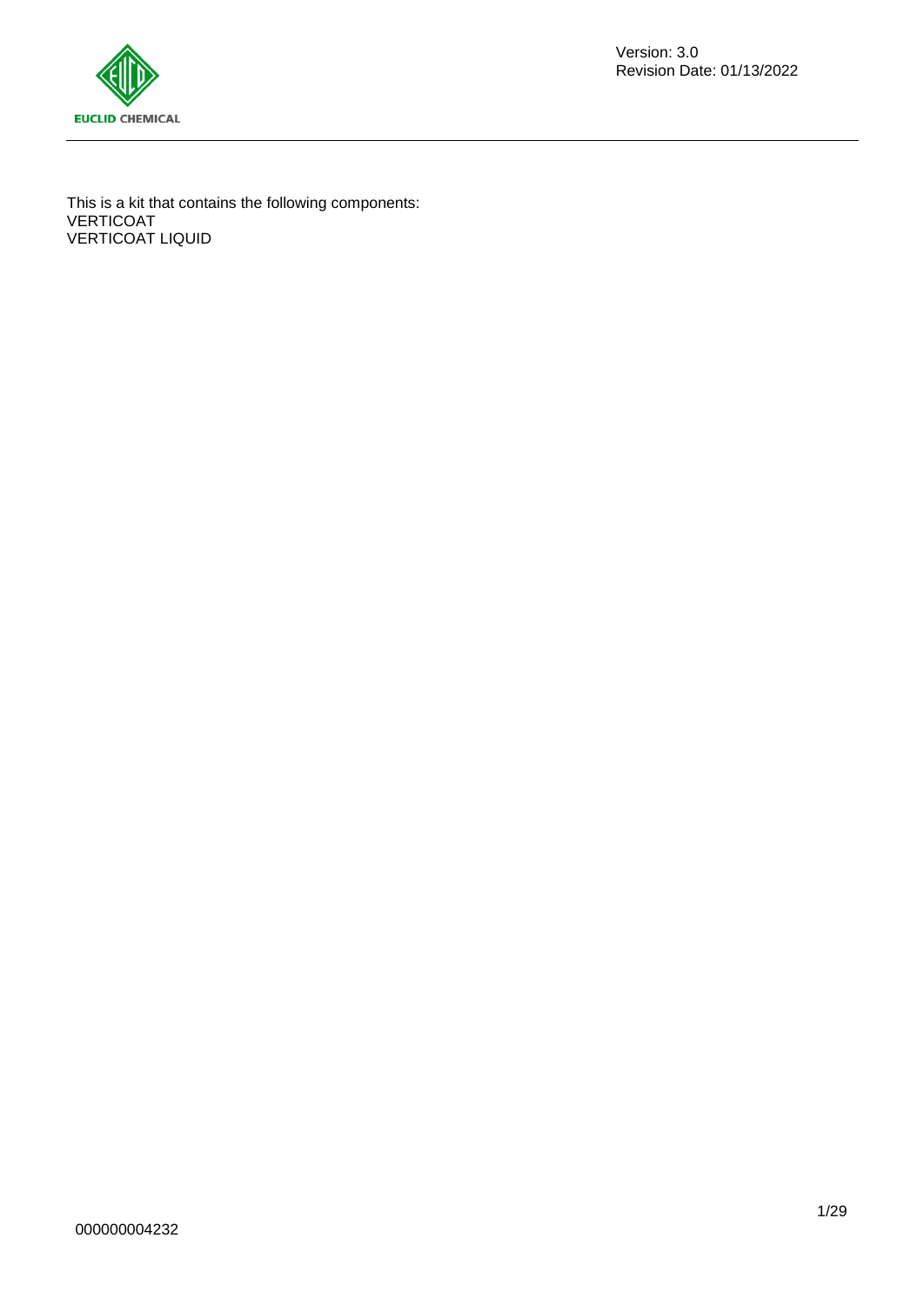

Version: 3.0 Revision Date: 01/13/2022

# **SAFETY DATA SHEET**

# **1. Identification**

**Product identifier:** VERTICOAT **Product Code:** 046B 96

#### **Recommended use and restriction on use**

**Recommended use:** Cement, Portland, chemicals **Restrictions on use:** Not known.

#### **Manufacturer/Importer/Supplier/Distributor Information**

EUCLID CHEMICAL COMPANY 19218 REDWOOD ROAD CLEVELAND OH 44110 US

**Contact person:** EH&S Department **Telephone:** 216-531-9222<br> **Emergency telephone number:** 216-531-9222<br>
21-800-424-930

**Emergency telephone number:** 1-800-424-9300 (US); 1-613-996-6666 (Canada)

#### **2. Hazard(s) identification**

### **Hazard Classification**

## **Health Hazards**

| Acute toxicity (Oral)                                        | Category 4     |
|--------------------------------------------------------------|----------------|
| <b>Skin Corrosion/Irritation</b>                             | Category 2     |
| Serious Eye Damage/Eye Irritation                            | Category 1     |
| Skin sensitizer                                              | Category 1     |
| Carcinogenicity                                              | Category 1A    |
| Specific Target Organ Toxicity -<br>Single Exposure          | Category $31$  |
| Specific Target Organ Toxicity -<br><b>Repeated Exposure</b> | Category $1^2$ |

#### **Target Organs**

1. Respiratory tract irritation.

2. Lung

#### **Unknown toxicity - Health**

| Acute toxicity, oral                        | 96.41 % |
|---------------------------------------------|---------|
| Acute toxicity, dermal                      | 96.5%   |
| Acute toxicity, inhalation, vapor           | 99.47 % |
| Acute toxicity, inhalation, dust<br>or mist | 43.62 % |

### **Label Elements**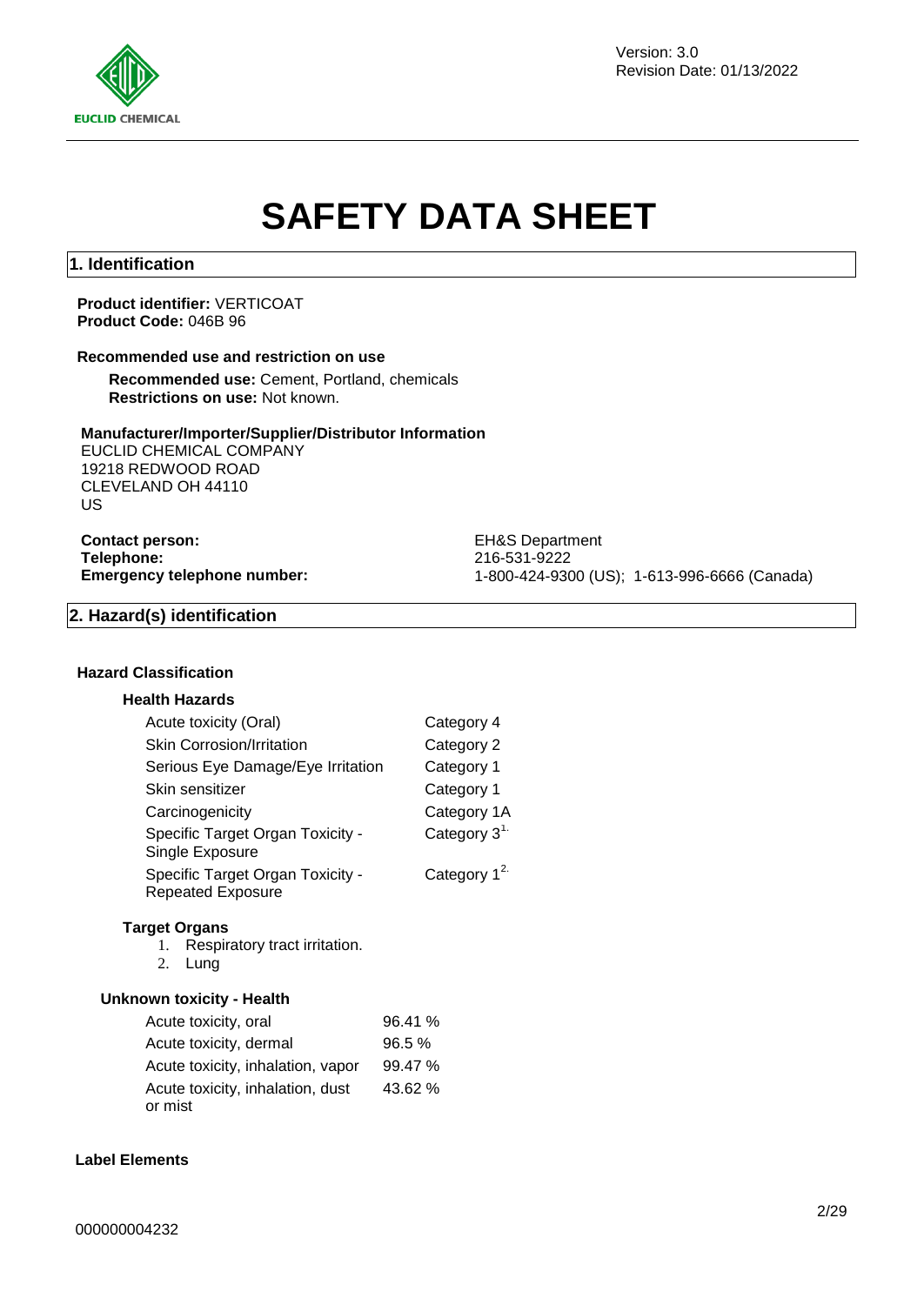

**Hazard Symbol:**

| <b>Signal Word:</b>                           | Danger                                                                                                                                                                                                                                                                                                                                                                                                                                                                                                                                                               |
|-----------------------------------------------|----------------------------------------------------------------------------------------------------------------------------------------------------------------------------------------------------------------------------------------------------------------------------------------------------------------------------------------------------------------------------------------------------------------------------------------------------------------------------------------------------------------------------------------------------------------------|
| <b>Hazard Statement:</b>                      | Harmful if swallowed.<br>Causes skin irritation.<br>Causes serious eye damage.<br>May cause an allergic skin reaction.<br>May cause cancer.<br>May cause respiratory irritation.<br>Causes damage to organs through prolonged or repeated exposure.                                                                                                                                                                                                                                                                                                                  |
| <b>Precautionary</b><br><b>Statements</b>     |                                                                                                                                                                                                                                                                                                                                                                                                                                                                                                                                                                      |
| <b>Prevention:</b>                            | Wash thoroughly after handling. Do not eat, drink or smoke when using this<br>product. Wear protective gloves/protective clothing/eye protection/face<br>protection. Contaminated work clothing should not be allowed out of the<br>workplace. Obtain special instructions before use. Do not handle until all<br>safety precautions have been read and understood. Use personal protective<br>equipment as required. Use only outdoors or in a well-ventilated area. Do<br>not breathe dust/fume/gas/mist/vapors/spray.                                             |
| <b>Response:</b>                              | IF INHALED: Remove person to fresh air and keep comfortable for<br>breathing. IF IN EYES: Rinse cautiously with water for several minutes.<br>Remove contact lenses, if present and easy to do. Continue rinsing. IF ON<br>SKIN: Wash with plenty of soap and water. If skin irritation or rash occurs:<br>Get medical advice/attention. IF SWALLOWED: Call a POISON CENTER or<br>doctor/ physician if you feel unwell. Rinse mouth. Immediately call a<br>POISON CENTER/doctor. Specific treatment (see on this label). Wash<br>contaminated clothing before reuse. |
| Storage:                                      | Store locked up. Store in a well-ventilated place. Keep container tightly<br>closed.                                                                                                                                                                                                                                                                                                                                                                                                                                                                                 |
| Disposal:                                     | Dispose of contents/container to an appropriate treatment and disposal<br>facility in accordance with applicable laws and regulations, and product<br>characteristics at time of disposal.                                                                                                                                                                                                                                                                                                                                                                           |
| Hazard(s) not otherwise<br>classified (HNOC): | None.                                                                                                                                                                                                                                                                                                                                                                                                                                                                                                                                                                |

# **3. Composition/information on ingredients**

# **Mixtures**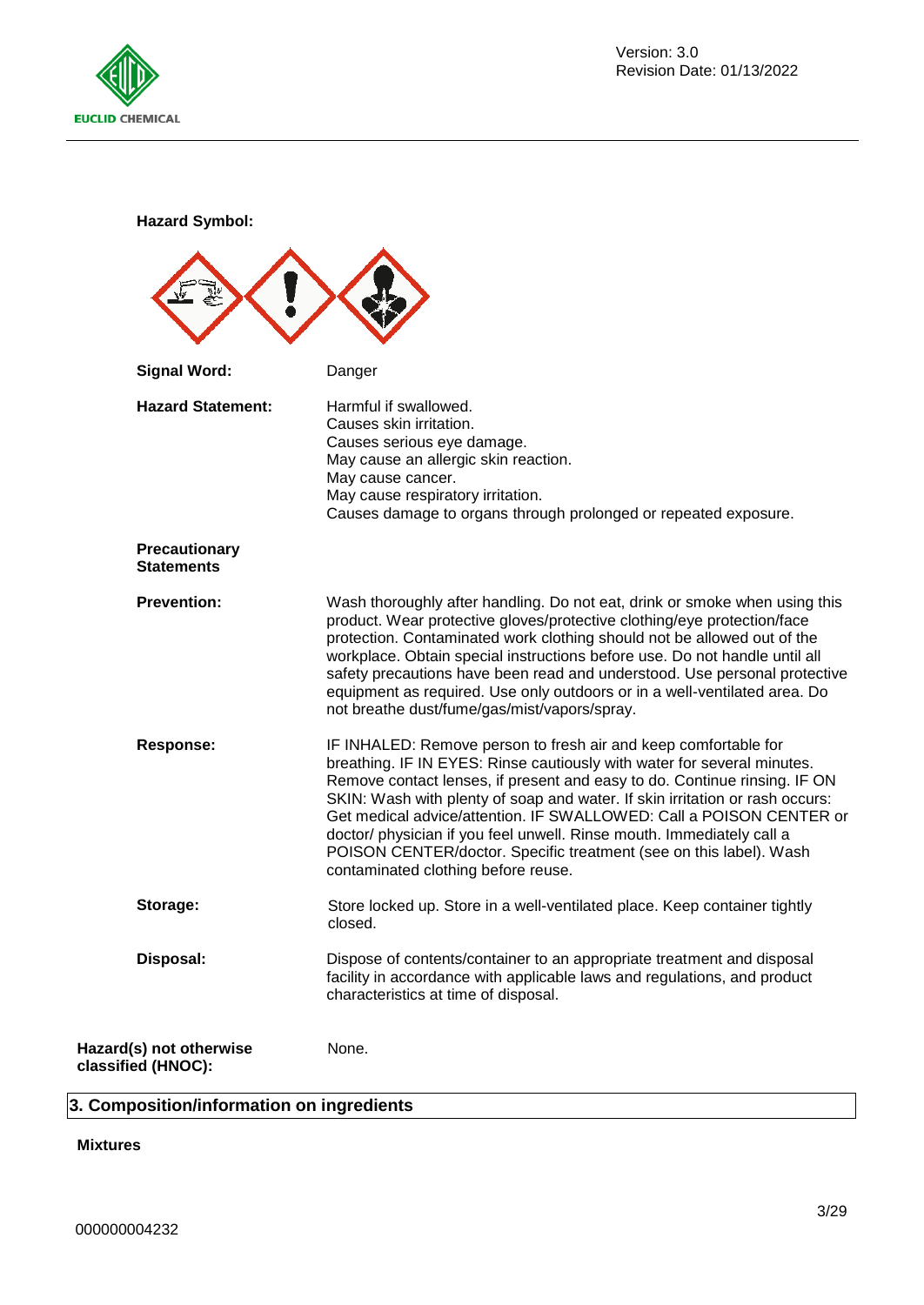

| <b>Chemical Identity</b>                                                                                            | <b>CAS number</b> | Content in percent (%)* |  |
|---------------------------------------------------------------------------------------------------------------------|-------------------|-------------------------|--|
| Crystalline Silica (Quartz)/ Silica Sand                                                                            | 14808-60-7        | $50 - 100\%$            |  |
| Portland cement                                                                                                     | 65997-15-1        | $20 - 50\%$             |  |
| Calcium nitrate                                                                                                     | 10124-37-5        | $1 - 5\%$               |  |
| Calcium oxide                                                                                                       | 1305-78-8         | $1 - 3\%$               |  |
| * All concentrations are percent by weight unless ingredient is a gas. Gas concentrations are in percent by volume. |                   |                         |  |

## **4. First-aid measures**

| Description of necessary first-aid measures              |                                                                                                                                                                                                                                                                  |  |  |
|----------------------------------------------------------|------------------------------------------------------------------------------------------------------------------------------------------------------------------------------------------------------------------------------------------------------------------|--|--|
| Inhalation:                                              | Move to fresh air.                                                                                                                                                                                                                                               |  |  |
| <b>Skin Contact:</b>                                     | Get medical attention. Destroy or thoroughly clean contaminated<br>shoes. Immediately remove contaminated clothing and shoes and<br>wash skin with soap and plenty of water. If skin irritation or an allergic<br>skin reaction develops, get medical attention. |  |  |
| Eye contact:                                             | Immediately flush with plenty of water for at least 15 minutes. If easy<br>to do, remove contact lenses. Call a physician or poison control<br>center immediately.                                                                                               |  |  |
| Ingestion:                                               | Call a POISON CENTER/doctor if you feel unwell. Rinse mouth.                                                                                                                                                                                                     |  |  |
| <b>Personal Protection for First-</b><br>aid Responders: | Self-contained breathing apparatus and full protective clothing must<br>be worn in case of fire.                                                                                                                                                                 |  |  |
| Most important symptoms/effects, acute and delayed       |                                                                                                                                                                                                                                                                  |  |  |
| <b>Symptoms:</b>                                         | Prolonged or repeated contact with skin may cause redness, itching,<br>irritation and eczema/chapping. Extreme irritation of eyes and mucous<br>membranes, including burning and tearing.<br>Respiratory tract irritation.                                       |  |  |
| Hazards:                                                 | No data available.                                                                                                                                                                                                                                               |  |  |
|                                                          | Indication of immediate medical attention and special treatment needed                                                                                                                                                                                           |  |  |
| Treatment:                                               | Symptoms may be delayed.                                                                                                                                                                                                                                         |  |  |
| 5. Fire-fighting measures                                |                                                                                                                                                                                                                                                                  |  |  |
| <b>General Fire Hazards:</b>                             | No unusual fire or explosion hazards noted.                                                                                                                                                                                                                      |  |  |
| Suitable (and unsuitable) extinguishing media            |                                                                                                                                                                                                                                                                  |  |  |
| Suitable extinguishing<br>media:                         | Use fire-extinguishing media appropriate for surrounding materials.                                                                                                                                                                                              |  |  |
| Unsuitable extinguishing<br>media:                       | Do not use water jet as an extinguisher, as this will spread the fire.                                                                                                                                                                                           |  |  |
| Specific hazards arising from<br>the chemical:           | During fire, gases hazardous to health may be formed.                                                                                                                                                                                                            |  |  |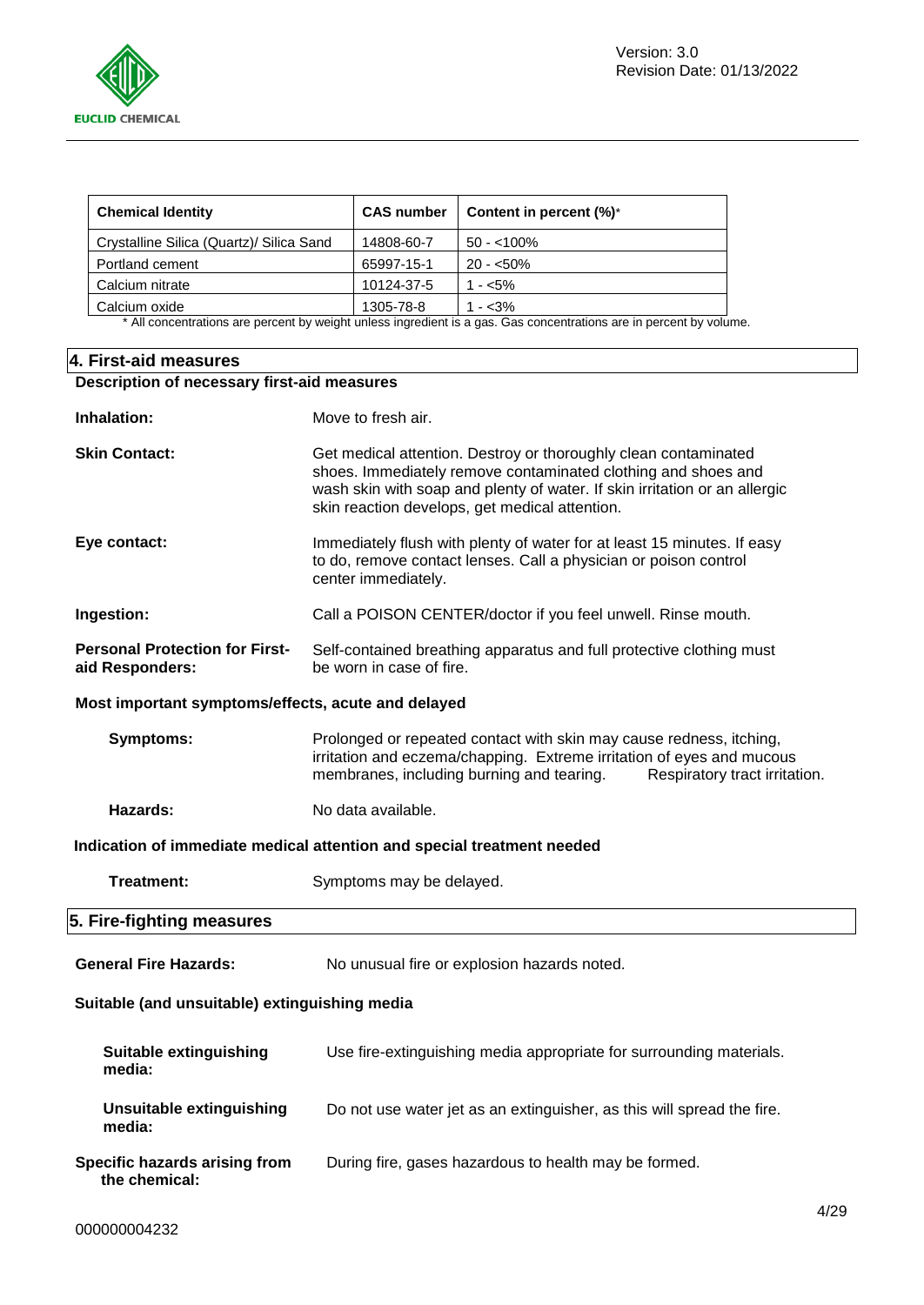

# **Special protective equipment and precautions for firefighters**

| Special fire fighting<br>procedures: | No data available.                                                      |
|--------------------------------------|-------------------------------------------------------------------------|
| Special protective equipment         | Self-contained breathing apparatus and full protective clothing must be |
| for fire-fighters:                   | worn in case of fire.                                                   |

| 6. Accidental release measures                                                    |                                                                                                                                                                                                         |
|-----------------------------------------------------------------------------------|---------------------------------------------------------------------------------------------------------------------------------------------------------------------------------------------------------|
| <b>Personal precautions,</b><br>protective equipment and<br>emergency procedures: | See Section 8 of the SDS for Personal Protective Equipment. Do not touch<br>damaged containers or spilled material unless wearing appropriate<br>protective clothing. Keep unauthorized personnel away. |
| Accidental release measures:                                                      | In the event of a spill or accidental release, notify relevant authorities in<br>accordance with all applicable regulations.                                                                            |
| <b>Methods and material for</b><br>containment and cleaning<br>up:                | Collect spillage in containers, seal securely and deliver for disposal<br>according to local regulations.                                                                                               |
| <b>Environmental Precautions:</b>                                                 | Do not contaminate water sources or sewer. Prevent further leakage or<br>spillage if safe to do so.                                                                                                     |
| 7. Handling and storage                                                           |                                                                                                                                                                                                         |
| <b>Handling</b>                                                                   |                                                                                                                                                                                                         |

| <b>Technical measures (e.g. Local</b><br>and general ventilation): | Mechanical ventilation or local exhaust ventilation may be required.<br>Observe good industrial hygiene practices. Observe occupational exposure<br>limits and minimize the risk of inhalation of dust.                                                                                                                                                                                                                                                                                                                                  |  |
|--------------------------------------------------------------------|------------------------------------------------------------------------------------------------------------------------------------------------------------------------------------------------------------------------------------------------------------------------------------------------------------------------------------------------------------------------------------------------------------------------------------------------------------------------------------------------------------------------------------------|--|
| Safe handling advice:                                              | Ventilate well, avoid breathing vapors. Use approved respirator if air<br>contamination is above accepted level. Use mechanical ventilation in case<br>of handling which causes formation of dust. Do not taste or swallow. Wash<br>hands thoroughly after handling. Do not handle until all safety precautions<br>have been read and understood. Obtain special instructions before use.<br>Use personal protective equipment as required. Do not get in eyes. Avoid<br>contact with skin. Avoid contact with eyes, skin, and clothing. |  |
| <b>Contact avoidance measures:</b>                                 | No data available.                                                                                                                                                                                                                                                                                                                                                                                                                                                                                                                       |  |
| <b>Hygiene measures:</b>                                           | Observe good industrial hygiene practices. Do not eat, drink or smoke<br>when using the product. Wash hands after handling. Wash hands before<br>breaks and immediately after handling the product. Do not get in eyes.<br>Wash contaminated clothing before reuse. Avoid contact with skin.<br>Contaminated work clothing should not be allowed out of the workplace.                                                                                                                                                                   |  |
| <b>Storage</b>                                                     |                                                                                                                                                                                                                                                                                                                                                                                                                                                                                                                                          |  |
| Safe storage conditions:                                           | Store locked up.                                                                                                                                                                                                                                                                                                                                                                                                                                                                                                                         |  |
| Safe packaging materials:                                          | No data available.                                                                                                                                                                                                                                                                                                                                                                                                                                                                                                                       |  |
|                                                                    |                                                                                                                                                                                                                                                                                                                                                                                                                                                                                                                                          |  |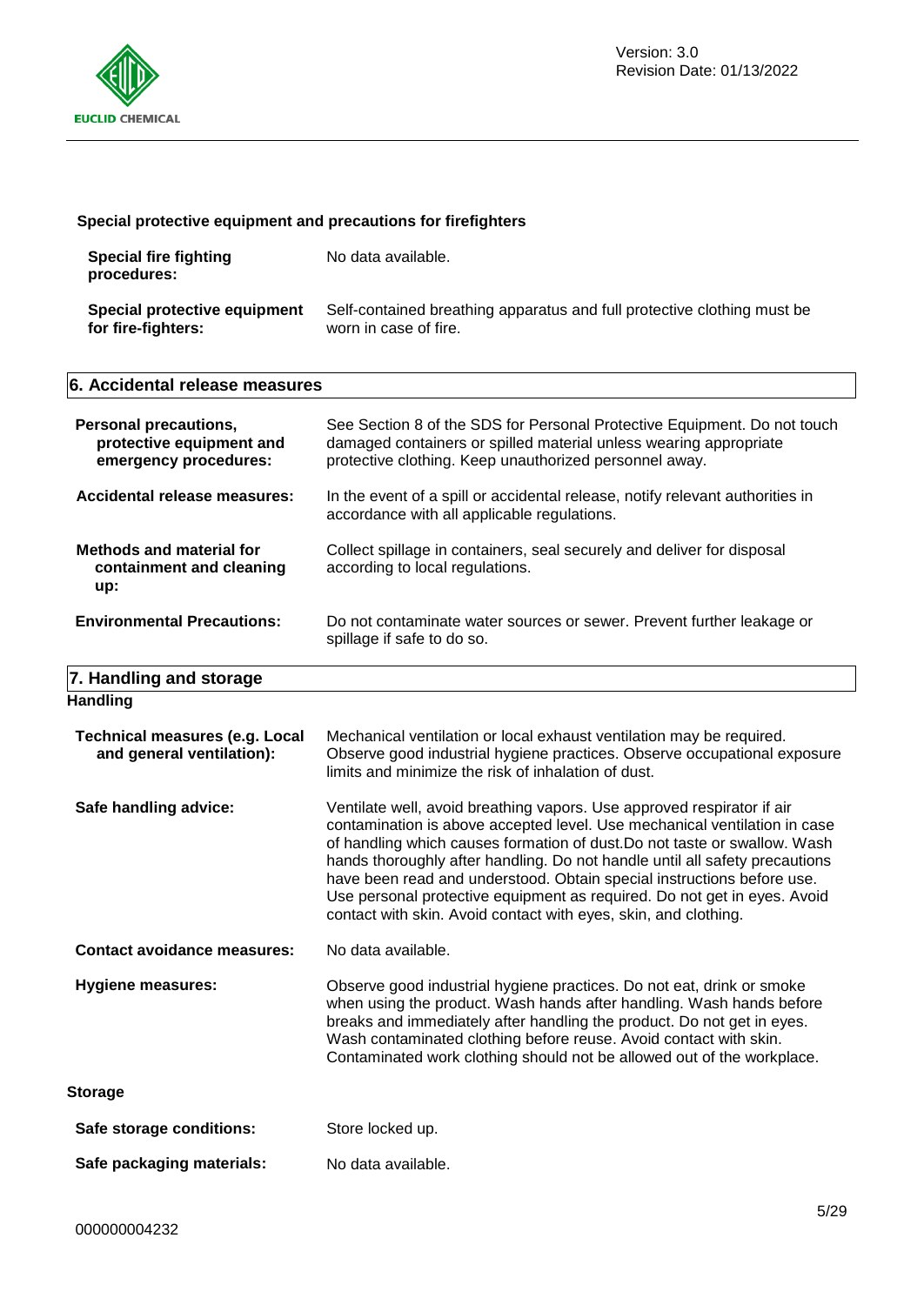

# **8. Exposure controls/personal protection**

## **Control Parameters**

# **Occupational Exposure Limits**

| <b>Chemical Identity</b>                                              | <b>Type</b>  | <b>Exposure Limit Values</b>                             | <b>Source</b>                                                                                  |
|-----------------------------------------------------------------------|--------------|----------------------------------------------------------|------------------------------------------------------------------------------------------------|
| Crystalline Silica (Quartz)/<br>Silica Sand - Respirable dust.        | <b>TWA</b>   | $0.05$ mg/m $3$                                          | US. OSHA Specifically Regulated Substances<br>(29 CFR 1910.1001-1053), as amended (03<br>2016) |
|                                                                       | OSHA_AC<br>т | $0.025$ mg/m $3$                                         | US. OSHA Specifically Regulated Substances<br>(29 CFR 1910.1001-1053), as amended (03<br>2016) |
| Crystalline Silica (Quartz)/<br>Silica Sand - Respirable dust.        | PEL          | $0.05 \text{ mg/m}$ 3                                    | US. OSHA Table Z-1 Limits for Air<br>Contaminants (29 CFR 1910.1000), as<br>amended (03 2016)  |
| Crystalline Silica (Quartz)/<br>Silica Sand - Respirable.             | <b>TWA</b>   | 2.4 millions<br>of particles<br>per cubic foot<br>of air | US. OSHA Table Z-3 (29 CFR 1910.1000), as<br>amended (2000)                                    |
|                                                                       | <b>TWA</b>   | $0.1$ mg/m $3$                                           | US. OSHA Table Z-3 (29 CFR 1910.1000), as<br>amended (2000)                                    |
| Crystalline Silica (Quartz)/<br>Silica Sand - Respirable<br>fraction. | <b>TWA</b>   | $0.025$ mg/m3                                            | US. ACGIH Threshold Limit Values, as<br>amended (02 2020)                                      |
| Portland cement - Respirable<br>fraction.                             | <b>TWA</b>   | 1 mg/m3                                                  | US. ACGIH Threshold Limit Values, as<br>amended (2011)                                         |
| Portland cement - Total dust.                                         | PEL          | $15 \text{ mg/m}$                                        | US. OSHA Table Z-1 Limits for Air<br>Contaminants (29 CFR 1910.1000), as<br>amended (02 2006)  |
| Portland cement - Respirable<br>fraction.                             | PEL          | $5 \overline{\mathrm{mg}}$ m3                            | US. OSHA Table Z-1 Limits for Air<br>Contaminants (29 CFR 1910.1000), as<br>amended (02 2006)  |
| Portland cement                                                       | <b>TWA</b>   | 50 millions of<br>particles per<br>cubic foot of<br>air  | US. OSHA Table Z-3 (29 CFR 1910.1000), as<br>amended (2000)                                    |
| Calcium oxide                                                         | <b>TWA</b>   | $\overline{2}$ mg/m3                                     | US. ACGIH Threshold Limit Values, as<br>amended (2011)                                         |
|                                                                       | PEL          | $\overline{5}$ mg/m3                                     | US. OSHA Table Z-1 Limits for Air<br>Contaminants (29 CFR 1910.1000), as<br>amended (02 2006)  |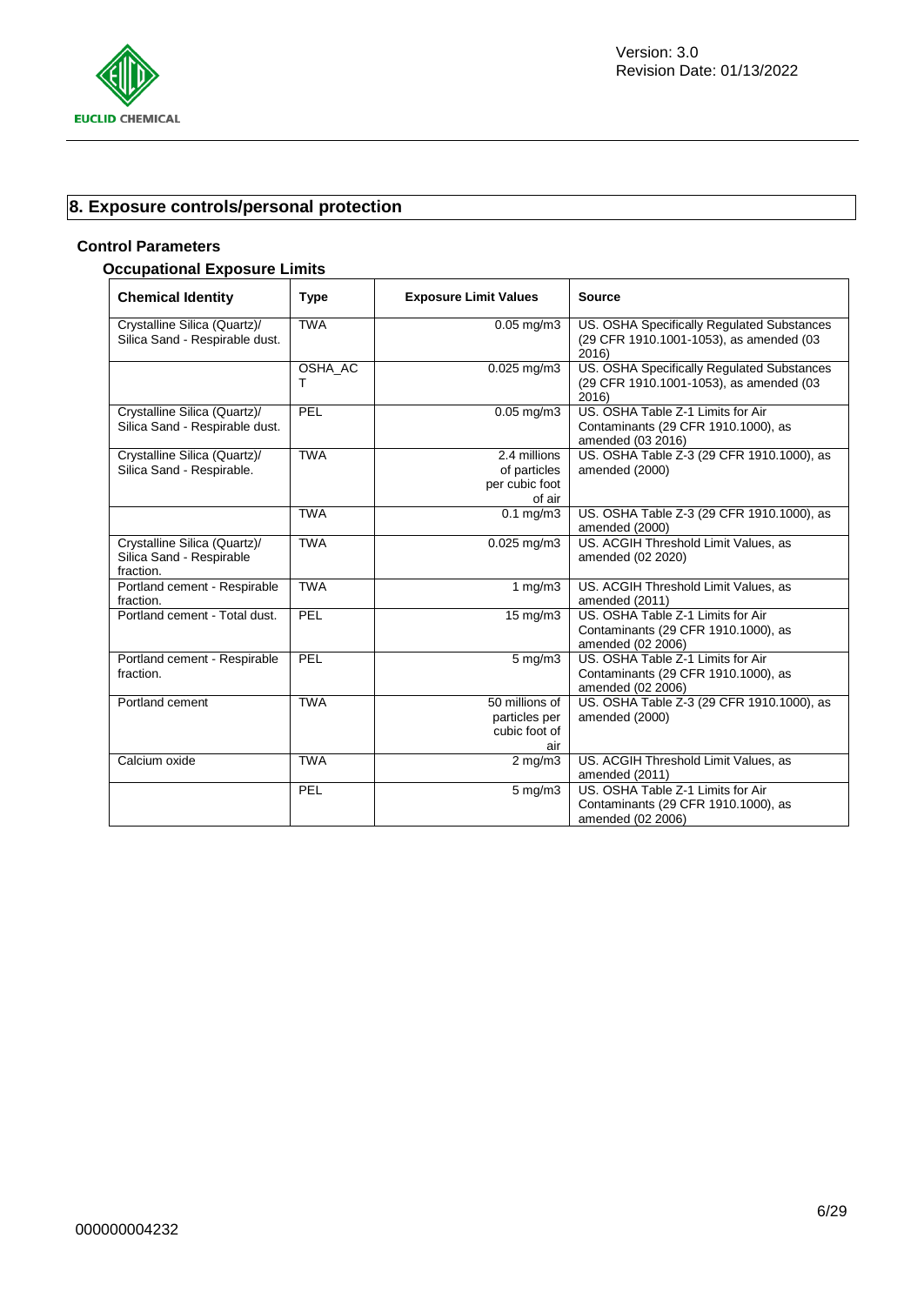

| <b>Chemical name</b>                                                  | <b>Type</b> | <b>Exposure Limit Values</b> | <b>Source</b>                                                                                                                                                                     |
|-----------------------------------------------------------------------|-------------|------------------------------|-----------------------------------------------------------------------------------------------------------------------------------------------------------------------------------|
| Crystalline Silica (Quartz)/<br>Silica Sand - Respirable<br>fraction. | <b>TWA</b>  | $0.10$ mg/m $3$              | Canada. Ontario OELs. (Control of Exposure to<br>Biological or Chemical Agents), as amended<br>(062015)                                                                           |
| Crystalline Silica (Quartz)/<br>Silica Sand - Respirable dust.        | <b>TWA</b>  | $0.1$ mg/m $3$               | Canada. Quebec OELs. (Ministry of Labor -<br>Regulation respecting occupational health and<br>safety), as amended (09 2017)                                                       |
| Crystalline Silica (Quartz)/<br>Silica Sand - Respirable<br>fraction. | <b>TWA</b>  | $0.025$ mg/m3                | Canada. British Columbia OELs. (Occupational<br>Exposure Limits for Chemical Biological<br>Substances, Occupational Health and Safety<br>Regulation 296/97, as amended) (06 2020) |
| Portland cement - Total dust.                                         | <b>TWA</b>  | $10 \text{ mg/m}$            | Canada. Quebec OELs. (Ministry of Labor -<br>Regulation respecting occupational health and<br>safety), as amended (09 2017)                                                       |
| Portland cement - Respirable<br>dust.                                 | <b>TWA</b>  | $5$ mg/m $3$                 | Canada. Quebec OELs. (Ministry of Labor -<br>Regulation respecting occupational health and<br>safety), as amended (09 2017)                                                       |
| Portland cement -<br>Respirable.                                      | <b>TWA</b>  | 1 $mg/m3$                    | Canada. British Columbia OELs. (Occupational<br>Exposure Limits for Chemical Biological<br>Substances, Occupational Health and Safety<br>Regulation 296/97, as amended) (06 2017) |
| Portland cement - Respirable<br>fraction.                             | <b>TWA</b>  | 1 $mg/m3$                    | Canada. Ontario OELs. (Control of Exposure to<br>Biological or Chemical Agents), as amended<br>(08 2017)                                                                          |
| Calcium oxide                                                         | <b>TWA</b>  | $2$ mg/m $3$                 | Canada. British Columbia OELs. (Occupational<br>Exposure Limits for Chemical Biological<br>Substances, Occupational Health and Safety<br>Regulation 296/97, as amended) (07 2007) |
| Calcium oxide                                                         | <b>TWA</b>  | $2$ mg/m $3$                 | Canada. Ontario OELs. (Control of Exposure to<br>Biological or Chemical Agents), as amended<br>(11 2010)                                                                          |
| Calcium oxide                                                         | <b>TWA</b>  | $2$ mg/m $3$                 | Canada. Quebec OELs. (Ministry of Labor -<br>Regulation respecting occupational health and<br>safety), as amended (09 2017)                                                       |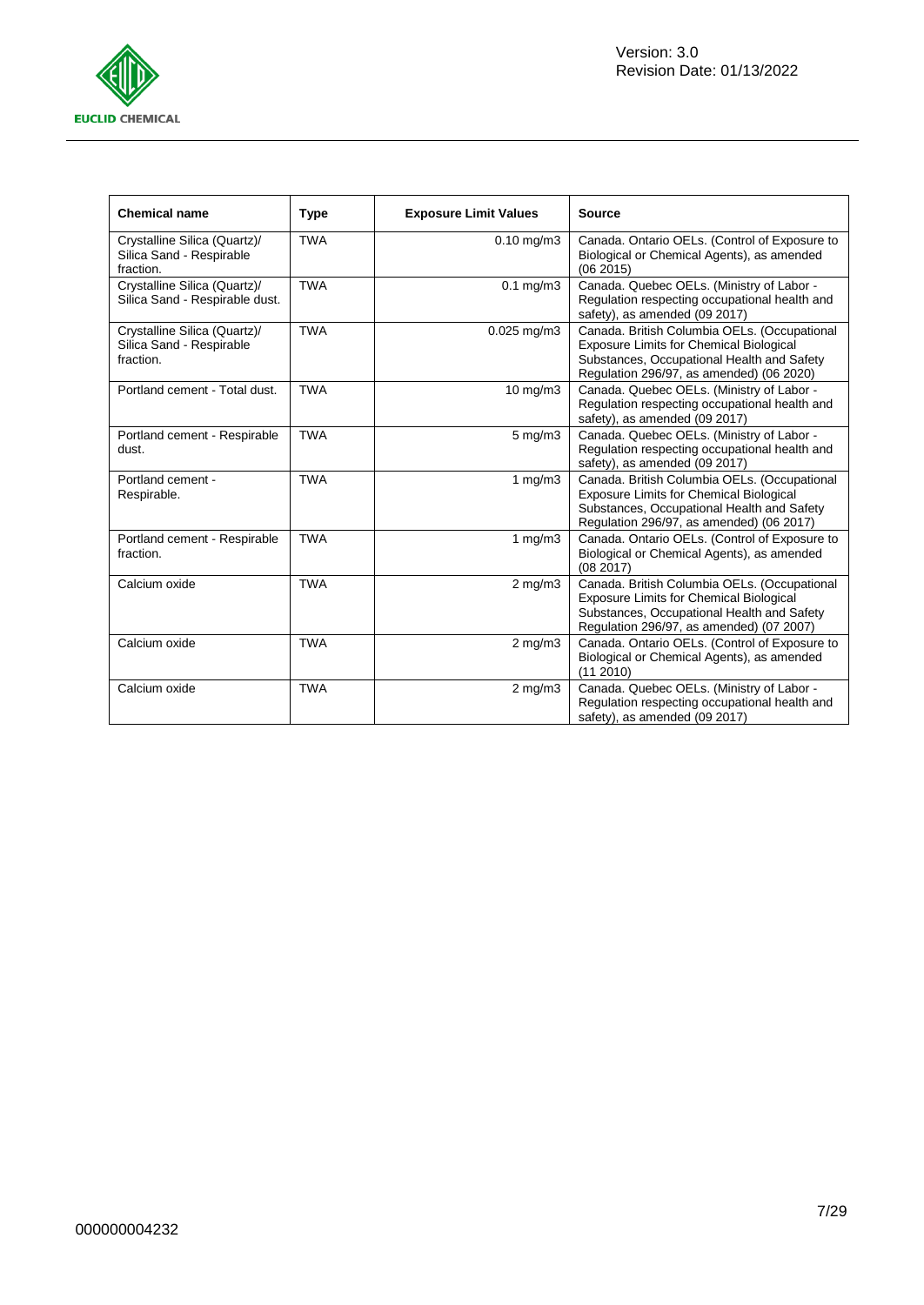

| <b>Chemical name</b>                                                  | <b>Type</b> | <b>Exposure Limit Values</b> | <b>Source</b>                                                                                                                                                                            |
|-----------------------------------------------------------------------|-------------|------------------------------|------------------------------------------------------------------------------------------------------------------------------------------------------------------------------------------|
| Crystalline Silica (Quartz)/<br>Silica Sand - Respirable<br>fraction. | <b>TWA</b>  | $0.10$ mg/m $3$              | Canada. Ontario OELs. (Control of Exposure to<br>Biological or Chemical Agents), as amended<br>(062015)                                                                                  |
| Crystalline Silica (Quartz)/<br>Silica Sand - Respirable dust.        | <b>TWA</b>  | $0.1$ mg/m $3$               | Canada. Quebec OELs. (Ministry of Labor -<br>Regulation respecting occupational health and<br>safety), as amended (09 2017)                                                              |
| Crystalline Silica (Quartz)/<br>Silica Sand - Respirable<br>fraction. | <b>TWA</b>  | $0.025$ mg/m $3$             | Canada. British Columbia OELs. (Occupational<br><b>Exposure Limits for Chemical Biological</b><br>Substances, Occupational Health and Safety<br>Regulation 296/97, as amended) (06 2020) |
| Portland cement - Total dust.                                         | <b>TWA</b>  | 10 mg/m3                     | Canada. Quebec OELs. (Ministry of Labor -<br>Regulation respecting occupational health and<br>safety), as amended (09 2017)                                                              |
| Portland cement - Respirable<br>dust.                                 | <b>TWA</b>  | $5$ mg/m $3$                 | Canada. Quebec OELs. (Ministry of Labor -<br>Regulation respecting occupational health and<br>safety), as amended (09 2017)                                                              |
| Portland cement -<br>Respirable.                                      | <b>TWA</b>  | 1 $mg/m3$                    | Canada. British Columbia OELs. (Occupational<br><b>Exposure Limits for Chemical Biological</b><br>Substances, Occupational Health and Safety<br>Regulation 296/97, as amended) (06 2017) |
| Portland cement - Respirable<br>fraction.                             | <b>TWA</b>  | 1 $mg/m3$                    | Canada. Ontario OELs. (Control of Exposure to<br>Biological or Chemical Agents), as amended<br>(08 2017)                                                                                 |
| Calcium oxide                                                         | <b>TWA</b>  | $2$ mg/m $3$                 | Canada. British Columbia OELs. (Occupational<br><b>Exposure Limits for Chemical Biological</b><br>Substances, Occupational Health and Safety<br>Regulation 296/97, as amended) (07 2007) |
| Calcium oxide                                                         | <b>TWA</b>  | $2$ mg/m $3$                 | Canada. Ontario OELs. (Control of Exposure to<br>Biological or Chemical Agents), as amended<br>(11 2010)                                                                                 |
| Calcium oxide                                                         | <b>TWA</b>  | $2$ mg/m $3$                 | Canada. Quebec OELs. (Ministry of Labor -<br>Regulation respecting occupational health and<br>safety), as amended (09 2017)                                                              |
| Magnesium oxide -<br>Respirable dust and/or fume.<br>- as Mq          | <b>STEL</b> | 10 mg/m3                     | Canada. British Columbia OELs. (Occupational<br><b>Exposure Limits for Chemical Biological</b><br>Substances, Occupational Health and Safety<br>Regulation 296/97, as amended) (07 2007) |
| Magnesium oxide - Inhalable<br>fume.                                  | <b>TWA</b>  | 10 mg/m3                     | Canada. British Columbia OELs. (Occupational<br>Exposure Limits for Chemical Biological<br>Substances, Occupational Health and Safety<br>Regulation 296/97, as amended) (07 2007)        |
| Magnesium oxide -<br>Respirable dust and/or fume.<br>- as Mg          | <b>TWA</b>  | $3$ mg/m $3$                 | Canada. British Columbia OELs. (Occupational<br>Exposure Limits for Chemical Biological<br>Substances, Occupational Health and Safety<br>Regulation 296/97, as amended) (07 2007)        |
| Magnesium oxide - Inhalable<br>fraction.                              | <b>TWA</b>  | 10 mg/m3                     | Canada. Ontario OELs. (Control of Exposure to<br>Biological or Chemical Agents), as amended<br>(112010)                                                                                  |
| Magnesium oxide - Inhalable<br>dust.                                  | <b>TWA</b>  | 10 mg/m3                     | Canada. Quebec OELs. (Ministry of Labor -<br>Regulation respecting occupational health and<br>safety), as amended (03 2020)                                                              |
| Amorphous silica - Total                                              | <b>TWA</b>  | 4 mg/m3                      | Canada. British Columbia OELs. (Occupational<br><b>Exposure Limits for Chemical Biological</b><br>Substances, Occupational Health and Safety<br>Regulation 296/97, as amended) (07 2007) |
| Amorphous silica -<br>Respirable.                                     | <b>TWA</b>  | $\overline{1.5}$ mg/m3       | Canada. British Columbia OELs. (Occupational<br><b>Exposure Limits for Chemical Biological</b><br>Substances, Occupational Health and Safety<br>Regulation 296/97, as amended) (07 2007) |
| Amorphous silica -<br>Respirable dust.                                | <b>TWA</b>  | $6$ mg/m $3$                 | Canada. Quebec OELs. (Ministry of Labor -<br>Regulation respecting occupational health and<br>safety), as amended (09 2017)                                                              |
| Amorphous silica -<br>Respirable fraction.                            | <b>TWA</b>  | $3$ mg/m $3$                 | Canada. British Columbia OELs. (Occupational<br><b>Exposure Limits for Chemical Biological</b><br>Substances, Occupational Health and Safety                                             |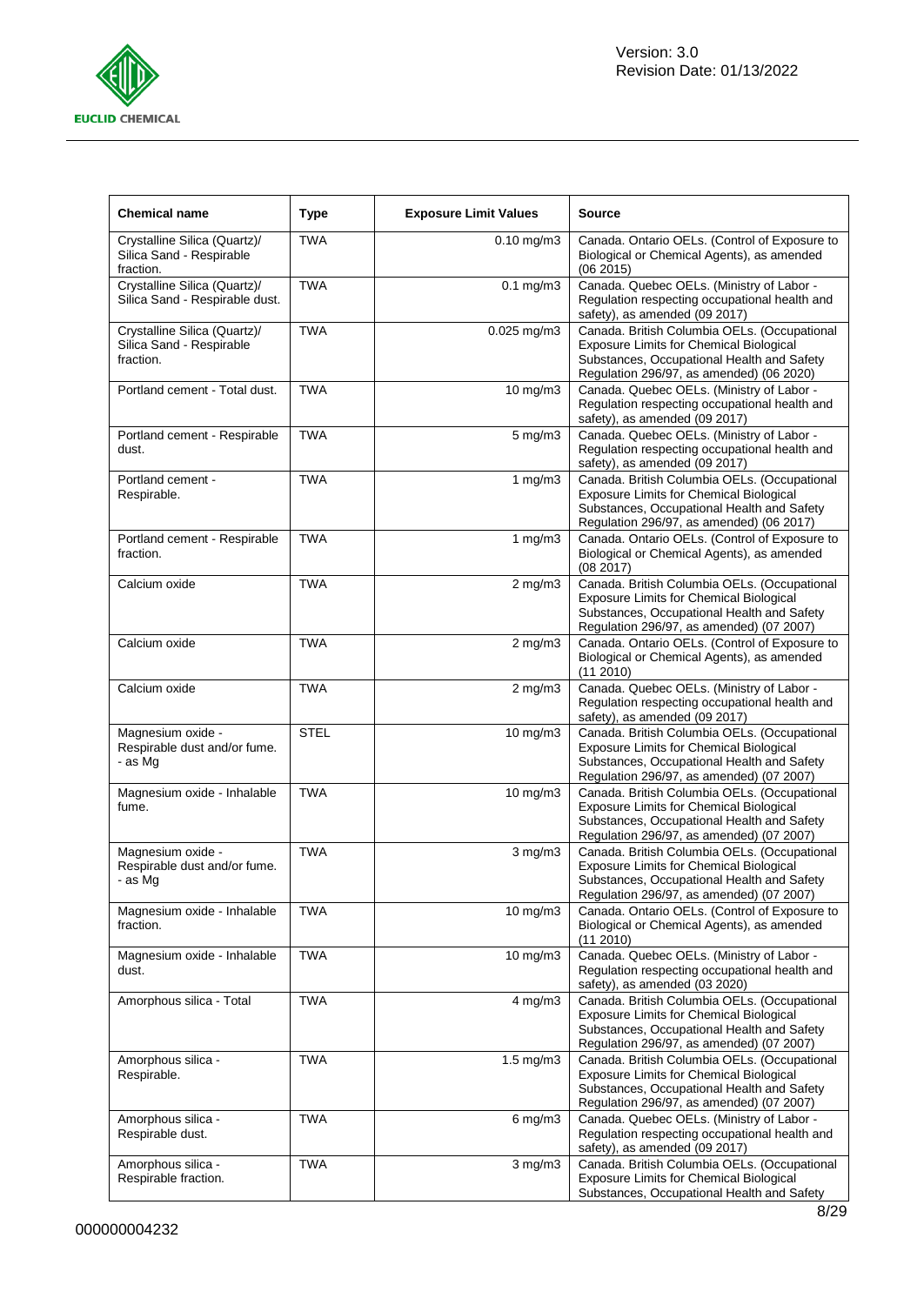

|                                             |            |                   | Regulation 296/97, as amended) (06 2020)                                                                                                                                                 |
|---------------------------------------------|------------|-------------------|------------------------------------------------------------------------------------------------------------------------------------------------------------------------------------------|
| Amorphous silica - Inhalable<br>fraction.   | <b>TWA</b> | $10 \text{ mg/m}$ | Canada. Ontario OELs. (Control of Exposure to<br>Biological or Chemical Agents), as amended<br>(01 2020)                                                                                 |
| Amorphous silica -<br>Respirable particles. | TWA        | $3 \text{ mg/m}$  | Canada. Ontario OELs. (Control of Exposure to<br>Biological or Chemical Agents), as amended<br>(01 2020)                                                                                 |
| Amorphous silica - Total dust.              | <b>TWA</b> | $10 \text{ mg/m}$ | Canada. Quebec OELs. (Ministry of Labor -<br>Regulation respecting occupational health and<br>safety), as amended (03 2020)                                                              |
| Amorphous silica -<br>Respirable fraction.  | <b>TWA</b> | $3 \text{ mg/m}$  | Canada. Ontario OELs. (Control of Exposure to<br>Biological or Chemical Agents), as amended<br>(01 2020)                                                                                 |
| Amorphous silica - Total dust.              | TWA        | 10 mg/m $3$       | Canada. British Columbia OELs. (Occupational<br><b>Exposure Limits for Chemical Biological</b><br>Substances, Occupational Health and Safety<br>Regulation 296/97, as amended) (06 2020) |
| Amorphous silica - Inhalable<br>particles.  | <b>TWA</b> | $10 \text{ mg/m}$ | Canada. Ontario OELs. (Control of Exposure to<br>Biological or Chemical Agents), as amended<br>(01 2020)                                                                                 |

|                 | <b>Appropriate Engineering</b> |
|-----------------|--------------------------------|
| <b>Controls</b> |                                |

Mechanical ventilation or local exhaust ventilation may be required. Observe good industrial hygiene practices. Observe occupational exposure limits and minimize the risk of inhalation of dust.

## **Individual protection measures, such as personal protective equipment**

| <b>Eye/face protection:</b>                       | Wear a full-face respirator, if needed. Wear safety glasses with side shields<br>(or goggles) and a face shield.                                                                                                                                                                                                                                                       |
|---------------------------------------------------|------------------------------------------------------------------------------------------------------------------------------------------------------------------------------------------------------------------------------------------------------------------------------------------------------------------------------------------------------------------------|
| <b>Skin Protection</b><br><b>Hand Protection:</b> | Additional Information: Use suitable protective gloves if risk of skin contact.                                                                                                                                                                                                                                                                                        |
| <b>Skin and Body Protection:</b>                  | Wear suitable protective clothing. Wear chemical-resistant gloves,<br>footwear, and protective clothing appropriate for the risk of exposure.<br>Contact health and safety professional or manufacturer for specific<br>information.                                                                                                                                   |
| <b>Respiratory Protection:</b>                    | In case of inadequate ventilation use suitable respirator. Seek advice from<br>local supervisor.                                                                                                                                                                                                                                                                       |
| <b>Hygiene measures:</b>                          | Observe good industrial hygiene practices. Do not eat, drink or smoke<br>when using the product. Wash hands after handling. Wash hands before<br>breaks and immediately after handling the product. Do not get in eyes.<br>Wash contaminated clothing before reuse. Avoid contact with skin.<br>Contaminated work clothing should not be allowed out of the workplace. |

# **9. Physical and chemical properties**

| Appearance             |                 |
|------------------------|-----------------|
| <b>Physical state:</b> | solid           |
| Form:                  | Powder          |
| Color:                 | Gray            |
| Odor:                  | <b>Odorless</b> |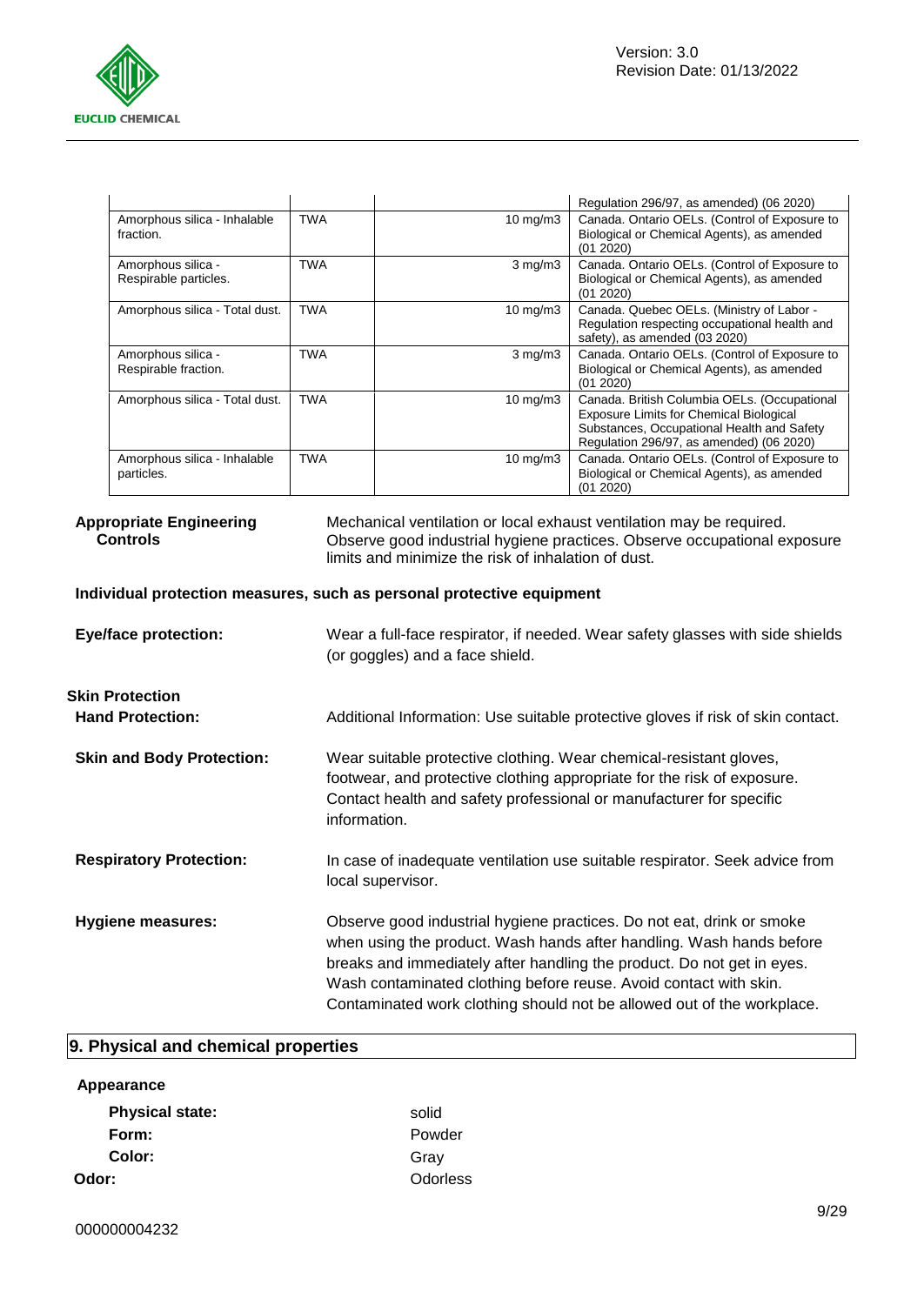

| Odor threshold:                                       | No data available.   |
|-------------------------------------------------------|----------------------|
| pH:                                                   | No data available.   |
| <b>Melting point/freezing point:</b>                  | No data available.   |
| Initial boiling point and boiling range:              | No data available.   |
| <b>Flash Point:</b>                                   | No data available.   |
| <b>Evaporation rate:</b>                              | No data available.   |
| Flammability (solid, gas):                            | No                   |
| Upper/lower limit on flammability or explosive limits |                      |
| Flammability limit - upper (%):                       | No data available.   |
| Flammability limit - lower (%):                       | No data available.   |
| <b>Explosive limit - upper:</b>                       | No data available.   |
| <b>Explosive limit - lower:</b>                       | No data available.   |
| Vapor pressure:                                       | No data available.   |
| Vapor density:                                        | No data available.   |
| <b>Relative density:</b>                              | 2.75                 |
| Solubility(ies)                                       |                      |
| <b>Solubility in water:</b>                           | Miscible with water. |
| Solubility (other):                                   | No data available.   |
| Partition coefficient (n-octanol/water):              | No data available.   |
| <b>Auto-ignition temperature:</b>                     | No data available.   |
| <b>Decomposition temperature:</b>                     | No data available.   |
| <b>Viscosity:</b>                                     | No data available.   |

# **10. Stability and reactivity**

| <b>Reactivity:</b>                                 | No data available.                                                                                 |
|----------------------------------------------------|----------------------------------------------------------------------------------------------------|
| <b>Chemical Stability:</b>                         | Material is stable under normal conditions.                                                        |
| Possibility of hazardous<br>reactions:             | No data available.                                                                                 |
| Conditions to avoid:                               | Avoid heat or contamination.                                                                       |
| Incompatible Materials:                            | No data available.                                                                                 |
| <b>Hazardous Decomposition</b><br><b>Products:</b> | Thermal decomposition or combustion may liberate carbon oxides and<br>other toxic gases or vapors. |

# **11. Toxicological information**

| Information on likely routes of exposure |                                                                                                      |  |  |
|------------------------------------------|------------------------------------------------------------------------------------------------------|--|--|
| Inhalation:                              | In high concentrations, vapors, fumes or mists may irritate nose, throat and<br>mucus membranes.     |  |  |
| <b>Skin Contact:</b>                     | May be harmful in contact with skin. Causes skin irritation. May cause an<br>allergic skin reaction. |  |  |
| Eye contact:                             | Causes serious eye damage.                                                                           |  |  |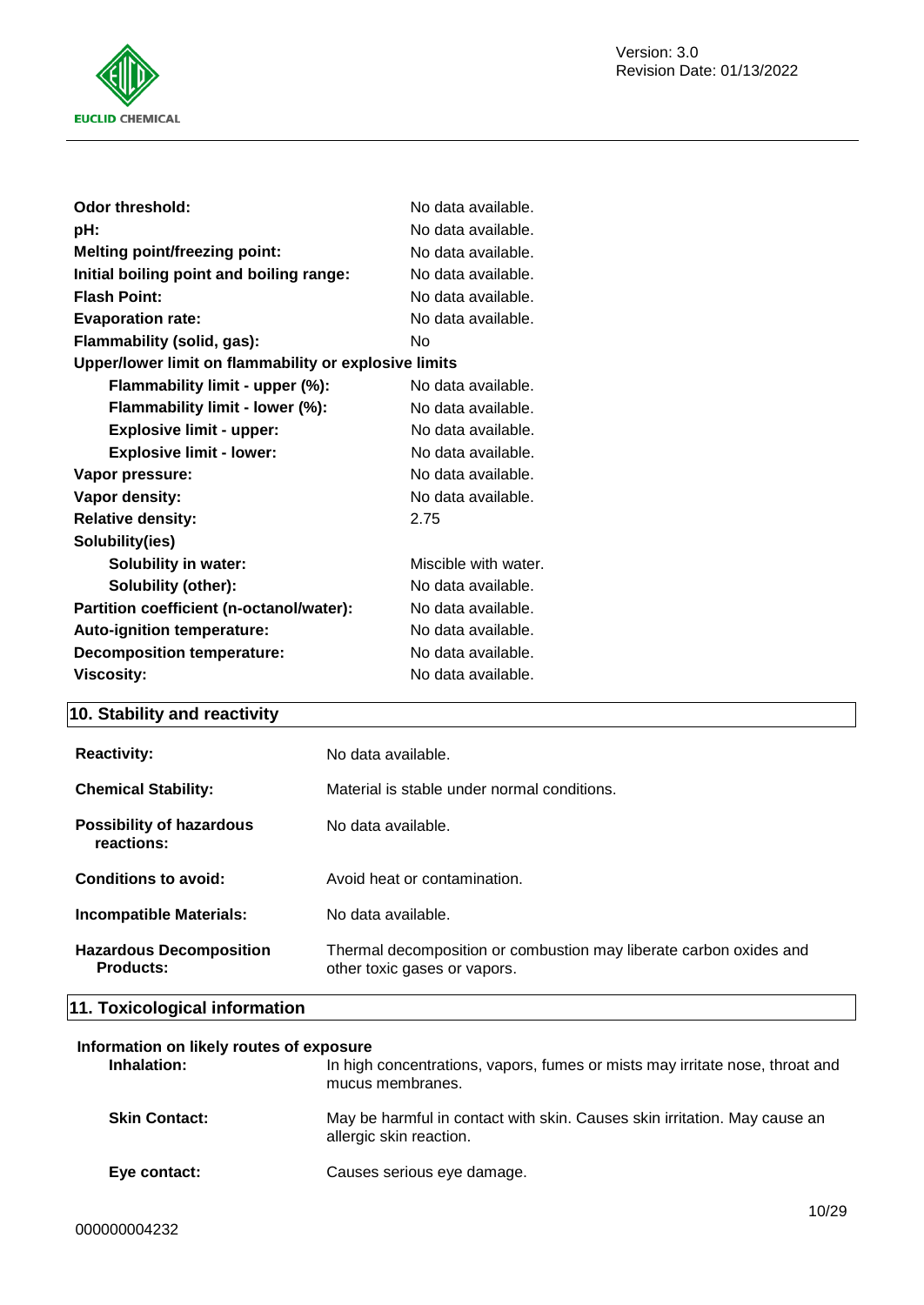

| Ingestion:                                                                             | Harmful if swallowed.                                      |  |
|----------------------------------------------------------------------------------------|------------------------------------------------------------|--|
| Symptoms related to the physical, chemical and toxicological characteristics           |                                                            |  |
| Inhalation:                                                                            | No data available.                                         |  |
| <b>Skin Contact:</b>                                                                   | No data available.                                         |  |
| Eye contact:                                                                           | No data available.                                         |  |
| Ingestion:                                                                             | No data available.                                         |  |
| Information on toxicological effects                                                   |                                                            |  |
| Acute toxicity (list all possible routes of exposure)                                  |                                                            |  |
| Oral<br><b>Product:</b>                                                                | ATEmix: 523.27 mg/kg                                       |  |
| Dermal<br>Product:                                                                     | ATEmix: 2,615.84 mg/kg                                     |  |
| <b>Inhalation</b><br>Product:                                                          | Not classified for acute toxicity based on available data. |  |
| Specified substance(s):<br><b>Crystalline Silica</b><br>(Quartz)/ Silica Sand          | $LC 50:$ > 5.0 mg/l                                        |  |
| Calcium oxide                                                                          | LC 50 (Rat): 40 mg/m3                                      |  |
| <b>Repeated dose toxicity</b><br><b>Product:</b>                                       | No data available.                                         |  |
| <b>Skin Corrosion/Irritation</b><br>Product:                                           | No data available.                                         |  |
| Specified substance(s):<br>Calcium nitrate                                             | in vivo (Rabbit): Not irritant, 1 - 72 h                   |  |
| Calcium oxide                                                                          | in vivo (Rabbit): Not irritant, 24 - 72 h                  |  |
| <b>Serious Eye Damage/Eye Irritation</b><br><b>Product:</b><br>Specified substance(s): | No data available.                                         |  |
| Calcium nitrate                                                                        | Rabbit, 24 - 72 hrs: Category 1                            |  |
| <b>Respiratory or Skin Sensitization</b>                                               |                                                            |  |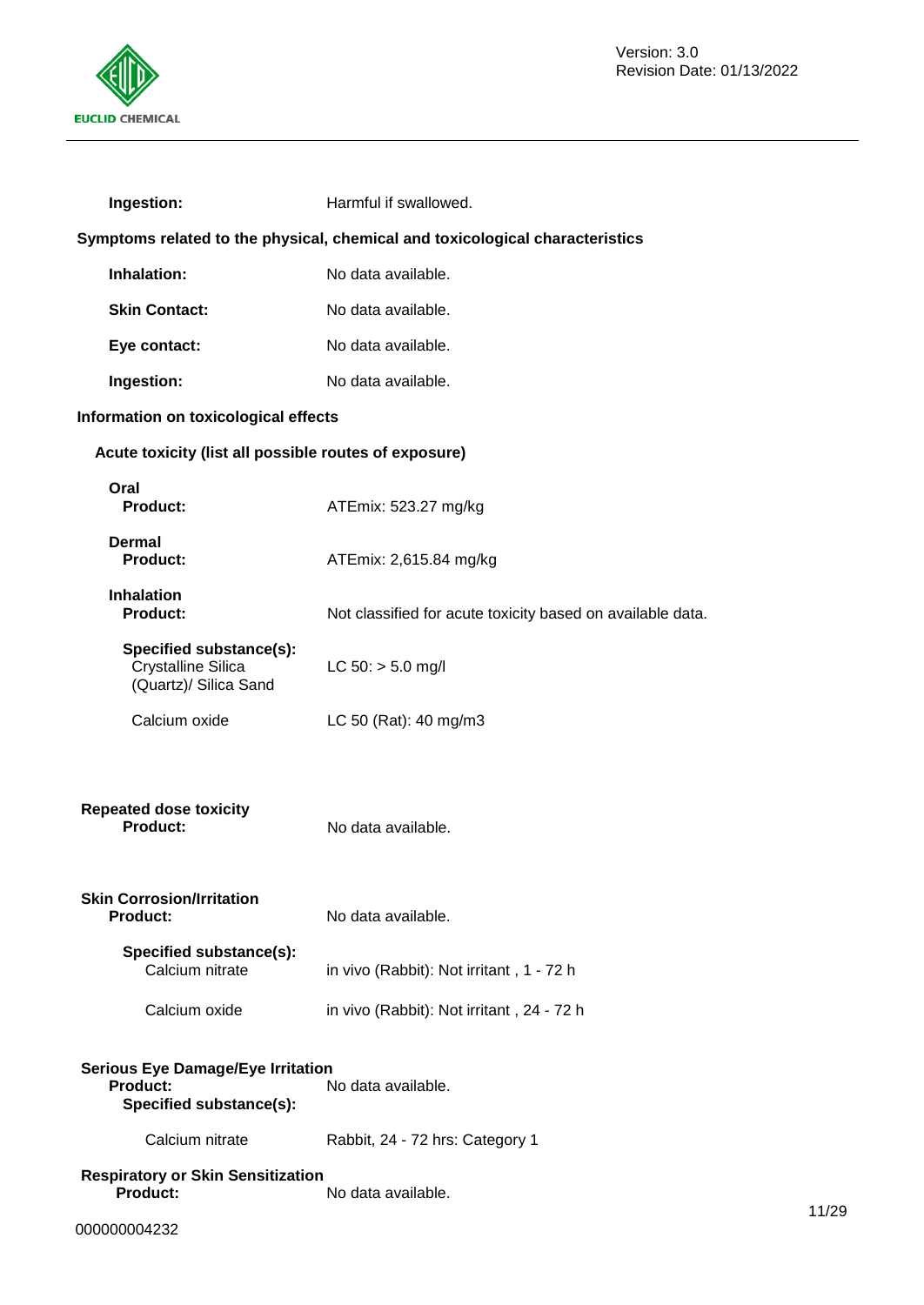

| Carcinogenicity<br>Product:                                                                                                                                         |                                                       | No data available.                                                                                   |
|---------------------------------------------------------------------------------------------------------------------------------------------------------------------|-------------------------------------------------------|------------------------------------------------------------------------------------------------------|
|                                                                                                                                                                     |                                                       | IARC Monographs on the Evaluation of Carcinogenic Risks to Humans:                                   |
|                                                                                                                                                                     |                                                       |                                                                                                      |
|                                                                                                                                                                     | <b>Crystalline Silica</b><br>(Quartz)/ Silica<br>Sand | Overall evaluation: Carcinogenic to humans.                                                          |
|                                                                                                                                                                     | Calcium nitrate                                       | Overall evaluation: Probably carcinogenic to humans.                                                 |
|                                                                                                                                                                     | Crystalline<br><b>Silica</b><br>(Quartz)/<br>Sand     | US. National Toxicology Program (NTP) Report on Carcinogens:<br>Silica Known To Be Human Carcinogen. |
|                                                                                                                                                                     | <b>Crystalline Silica</b>                             | US. OSHA Specifically Regulated Substances (29 CFR 1910.1001-1050), as amended:                      |
|                                                                                                                                                                     | (Quartz)/ Silica<br>Sand                              | Cancer                                                                                               |
|                                                                                                                                                                     | <b>Germ Cell Mutagenicity</b>                         |                                                                                                      |
| In vitro<br>Product:                                                                                                                                                |                                                       | No data available.                                                                                   |
| In vivo<br><b>Product:</b>                                                                                                                                          |                                                       | No data available.                                                                                   |
| <b>Reproductive toxicity</b><br>Product:                                                                                                                            |                                                       | No data available.                                                                                   |
| <b>Specific Target Organ Toxicity - Single Exposure</b><br><b>Product:</b><br>No data available.                                                                    |                                                       |                                                                                                      |
| Product:                                                                                                                                                            |                                                       | <b>Specific Target Organ Toxicity - Repeated Exposure</b><br>No data available.                      |
| <b>Target Organs</b><br>Specific Target Organ Toxicity - Single Exposure: Respiratory tract irritation.<br>Specific Target Organ Toxicity - Repeated Exposure: Lung |                                                       |                                                                                                      |
| <b>Aspiration Hazard</b><br><b>Product:</b>                                                                                                                         |                                                       | No data available.                                                                                   |
| Other effects:                                                                                                                                                      |                                                       | No data available.                                                                                   |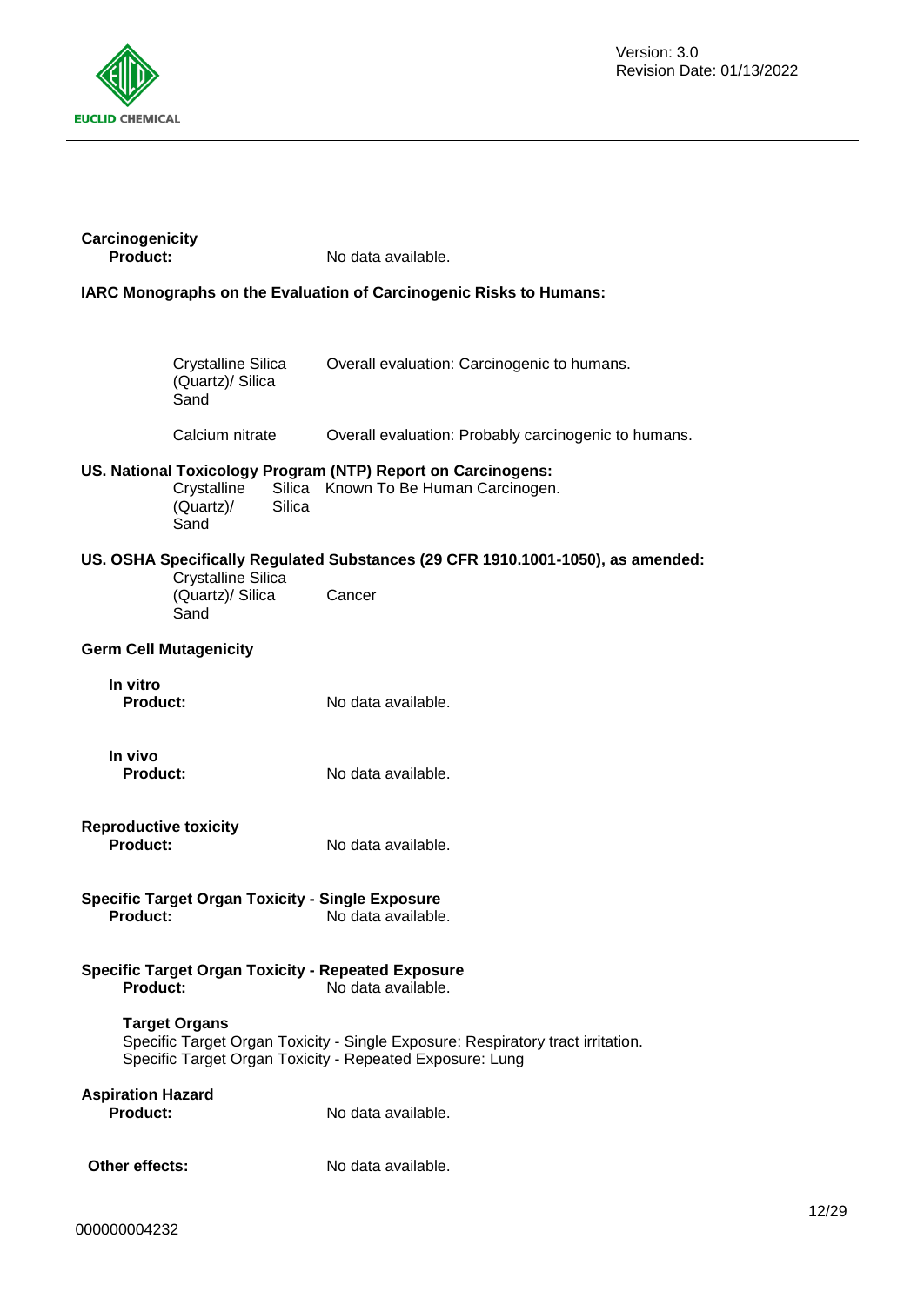

# **12. Ecological information**

## **Ecotoxicity:**

## **Acute hazards to the aquatic environment:**

| Fish<br><b>Product:</b>                    | No data available.                                                                                                                                                                     |
|--------------------------------------------|----------------------------------------------------------------------------------------------------------------------------------------------------------------------------------------|
| Specified substance(s):<br>Calcium nitrate | LC 50 (Oncorhynchus mykiss, 96 h): > 100 mg/l<br>LC 50 (Oncorhynchus mykiss, 96 h): > 98.9 mg/l Read-across from<br>supporting substance (structural analogue or surrogate), Key study |
| Calcium oxide                              | LC 100 (Poecilia reticulata, 96 h): 560 mg/l Experimental result, Key study                                                                                                            |
| <b>Aquatic Invertebrates</b><br>Product:   | No data available.                                                                                                                                                                     |
| Specified substance(s):<br>Calcium nitrate | EC 50 (Daphnia magna, 48 h): 490 mg/l<br>EC 50 (Daphnia magna, 48 h): 490 mg/l Read-across from supporting<br>substance (structural analogue or surrogate), Key study                  |
| Calcium oxide                              | EC 50 (Daphnia magna, 48 h): > 100 mg/l Read-across based on grouping<br>of substances (category approach), Key study                                                                  |

## **Chronic hazards to the aquatic environment:**

| <b>Fish</b><br><b>Product:</b>                       | No data available.                                                                                                  |
|------------------------------------------------------|---------------------------------------------------------------------------------------------------------------------|
| Specified substance(s):<br>Calcium oxide             | NOAEL (Oncorhynchus mykiss): 307 mg/l Read-across based on grouping<br>of substances (category approach), Key study |
| <b>Aquatic Invertebrates</b><br><b>Product:</b>      | No data available.                                                                                                  |
| Specified substance(s):<br>Calcium oxide             | NOAEL: 107 mg/l Experimental result, Key study                                                                      |
| <b>Toxicity to Aquatic Plants</b><br><b>Product:</b> | No data available.                                                                                                  |
| <b>Persistence and Degradability</b>                 |                                                                                                                     |
| <b>Biodegradation</b><br>Product:                    | No data available.                                                                                                  |
| <b>BOD/COD Ratio</b>                                 | 1000                                                                                                                |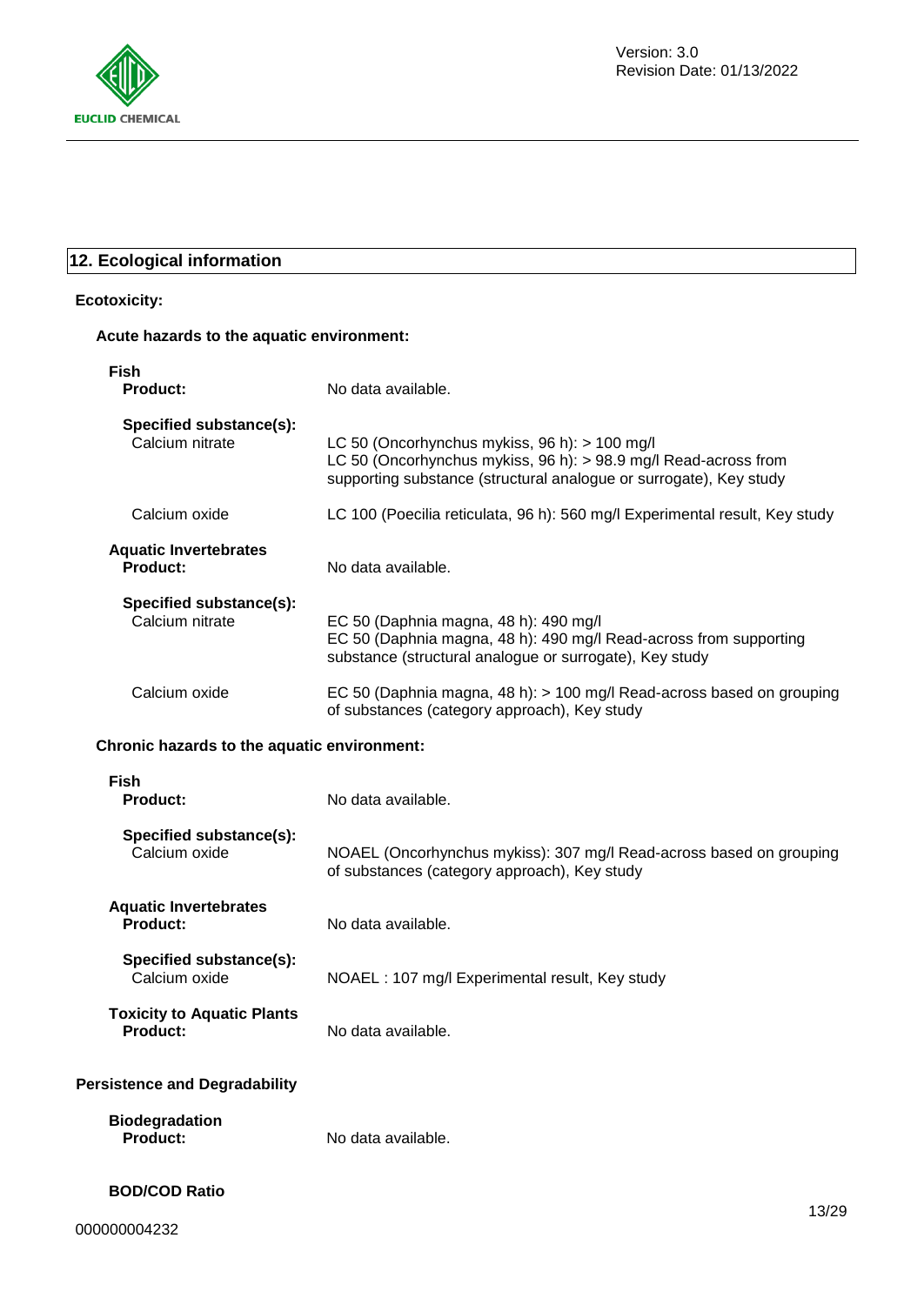

| <b>Product:</b>                                                                      | No data available.                                                                                                                                                            |
|--------------------------------------------------------------------------------------|-------------------------------------------------------------------------------------------------------------------------------------------------------------------------------|
| <b>Bioaccumulative potential</b><br><b>Bioconcentration Factor (BCF)</b><br>Product: | No data available.                                                                                                                                                            |
| Partition Coefficient n-octanol / water (log Kow)<br><b>Product:</b>                 | No data available.                                                                                                                                                            |
| <b>Mobility in soil:</b>                                                             | No data available.                                                                                                                                                            |
| Other adverse effects:                                                               | No data available.                                                                                                                                                            |
| 13. Disposal considerations                                                          |                                                                                                                                                                               |
| <b>Disposal methods:</b>                                                             | Dispose of waste at an appropriate treatment and disposal facility in<br>accordance with applicable laws and regulations, and product<br>characteristics at time of disposal. |
| <b>Contaminated Packaging:</b>                                                       | No data available.                                                                                                                                                            |
| 14. Transport information                                                            |                                                                                                                                                                               |
| TDG:                                                                                 |                                                                                                                                                                               |
| Not Regulated                                                                        |                                                                                                                                                                               |
|                                                                                      |                                                                                                                                                                               |

# **CFR / DOT:**

Not Regulated

#### **IMDG:**

Not Regulated

# **15. Regulatory information**

#### **US Federal Regulations**

**TSCA Section 12(b) Export Notification (40 CFR 707, Subpt. D)** None present or none present in regulated quantities.

#### **US. Toxic Substances Control Act (TSCA) Section 5(a)(2) Final Significant New Use Rules (SNURs) (40 CFR 721, Subpt E)**

None present or none present in regulated quantities.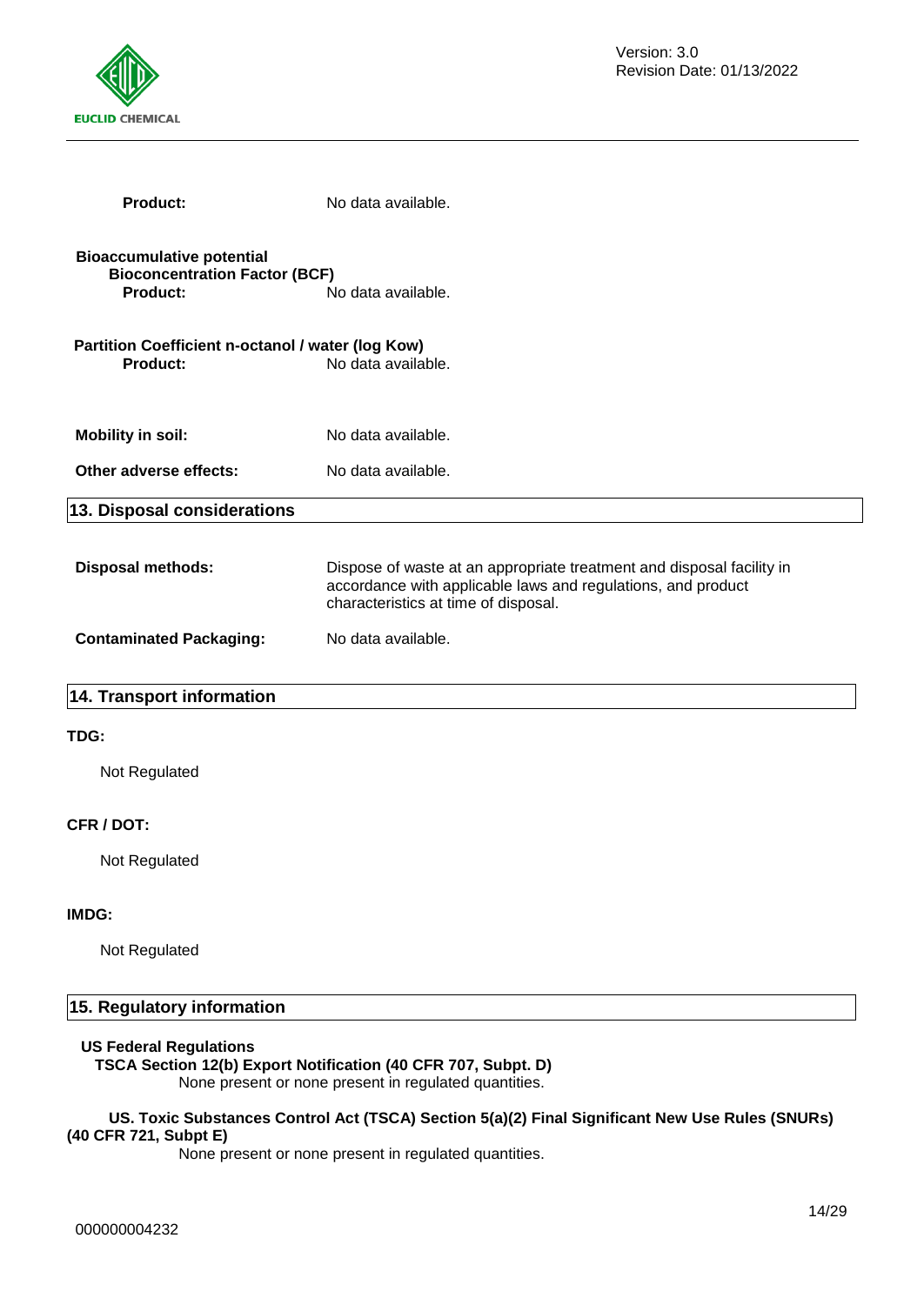

#### **US. OSHA Specifically Regulated Substances (29 CFR 1910.1001-1050), as amended**

Crystalline Silica (Quartz)/ Silica Sand

**Chemical Identity OSHA hazard(s)**

kidney effects lung effects immune system effects Cancer

#### **CERCLA Hazardous Substance List (40 CFR 302.4):**

None present or none present in regulated quantities.

#### **Superfund Amendments and Reauthorization Act of 1986 (SARA)**

#### **Hazard categories**

Immediate (Acute) Health Hazards Delayed (Chronic) Health Hazard Acute toxicity (any route or exposure) Skin Corrosion or Irritation Serious eye damage or eye irritation Respiratory or Skin Sensitization **Carcinogenicity** Specific target organ toxicity (single or repeated exposure)

#### **US. EPCRA (SARA Title III) Section 304 Extremely Hazardous Substances Reporting Quantities and the Comprehensive Environmental Response, Compensation, and Liability Act (CERCLA) Hazardous Substances**

Not regulated.

#### **US. EPCRA (SARA Title III Section 313 Toxic Chemical Release Inventory (TRI) Reporting**

**Chemical Identity**<br>Calcium nitrate<br>N511% Calcium nitrate

**Clean Air Act (CAA) Section 112(r) Accidental Release Prevention (40 CFR 68.130)** None present or none present in regulated quantities.

#### **Clean Water Act Section 311 Hazardous Substances (40 CFR 117.3)** None present or none present in regulated quantities.

#### **US State Regulations**

#### **US. California Proposition 65**



**WARNING**

Cancer - www.P65Warnings.ca.gov

#### **US. New Jersey Worker and Community Right-to-Know Act**

#### **Chemical Identity**

Crystalline Silica (Quartz)/ Silica Sand Portland cement Calcium nitrate Calcium oxide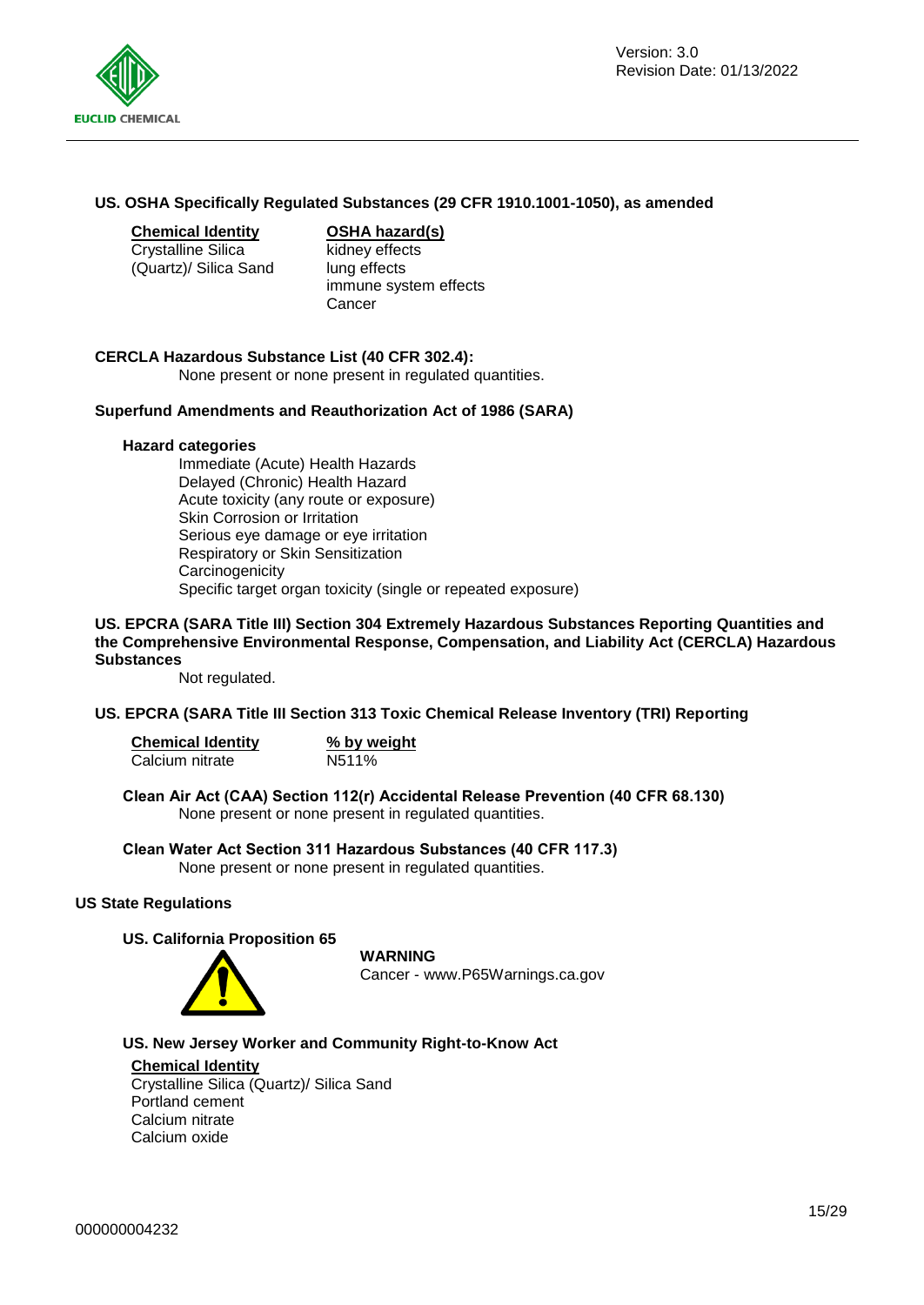

# **US. Massachusetts RTK - Substance List**

#### **Chemical Identity**

Crystalline Silica (Quartz)/ Silica Sand Portland cement Calcium oxide

## **US. Pennsylvania RTK - Hazardous Substances**

#### **Chemical Identity**

Crystalline Silica (Quartz)/ Silica Sand Portland cement Calcium oxide

## **US. Rhode Island RTK**

#### **Chemical Identity**

Crystalline Silica (Quartz)/ Silica Sand Portland cement Calcium oxide

## **International regulations**

## **Montreal protocol**

Not applicable

#### **Stockholm convention**

Not applicable

## **Rotterdam convention**

Not applicable

#### **Kyoto protocol**

Not applicable

## **VOC:**

| Regulatory VOC (less water and<br>exempt solvent) | : 0 q/l             |
|---------------------------------------------------|---------------------|
| VOC Method 310                                    | $\therefore$ 0.00 % |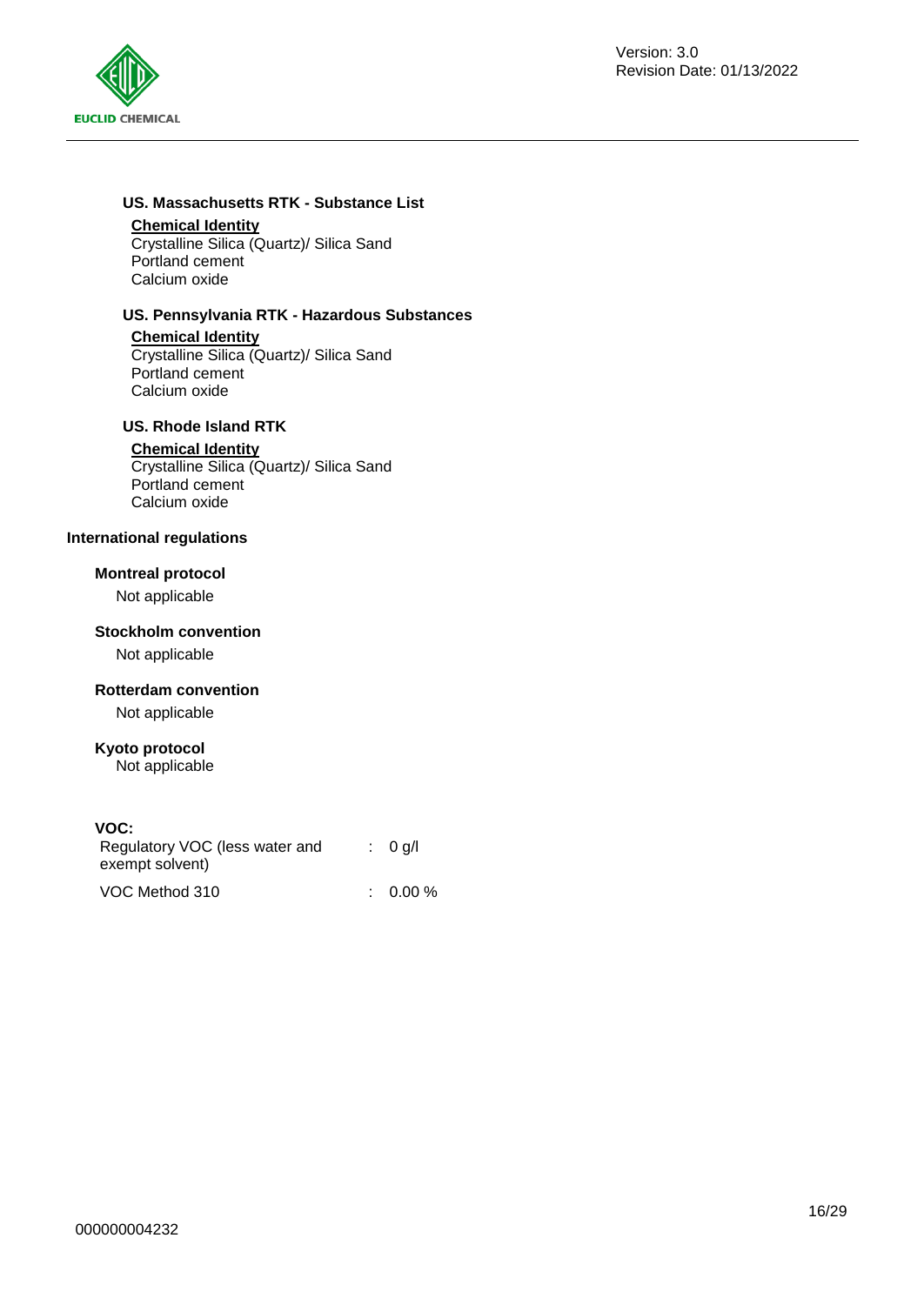

| <b>Inventory Status:</b>                    |                                                                                              |
|---------------------------------------------|----------------------------------------------------------------------------------------------|
| Australia AICS:                             | All components in this product are<br>listed on or exempt from the<br>Inventory.             |
| Canada DSL Inventory List:                  | All components in this product are<br>listed on or exempt from the<br>Inventory.             |
| EINECS, ELINCS or NLP:                      | One or more components in this<br>product are not listed on or exempt<br>from the Inventory. |
| Japan (ENCS) List:                          | One or more components in this<br>product are not listed on or exempt<br>from the Inventory. |
| China Inv. Existing Chemical<br>Substances: | All components in this product are<br>listed on or exempt from the<br>Inventory.             |
| Korea Existing Chemicals Inv. (KECI):       | One or more components in this<br>product are not listed on or exempt<br>from the Inventory. |
| Canada NDSL Inventory:                      | One or more components in this<br>product are not listed on or exempt<br>from the Inventory. |
| Philippines PICCS:                          | One or more components in this<br>product are not listed on or exempt<br>from the Inventory. |
| US TSCA Inventory:                          | All components in this product are<br>listed on or exempt from the<br>Inventory.             |
| New Zealand Inventory of Chemicals:         | All components in this product are<br>listed on or exempt from the<br>Inventory.             |
| Japan ISHL Listing:                         | One or more components in this<br>product are not listed on or exempt<br>from the Inventory. |
| Japan Pharmacopoeia Listing:                | One or more components in this<br>product are not listed on or exempt<br>from the Inventory. |
| Mexico INSQ:                                | One or more components in this                                                               |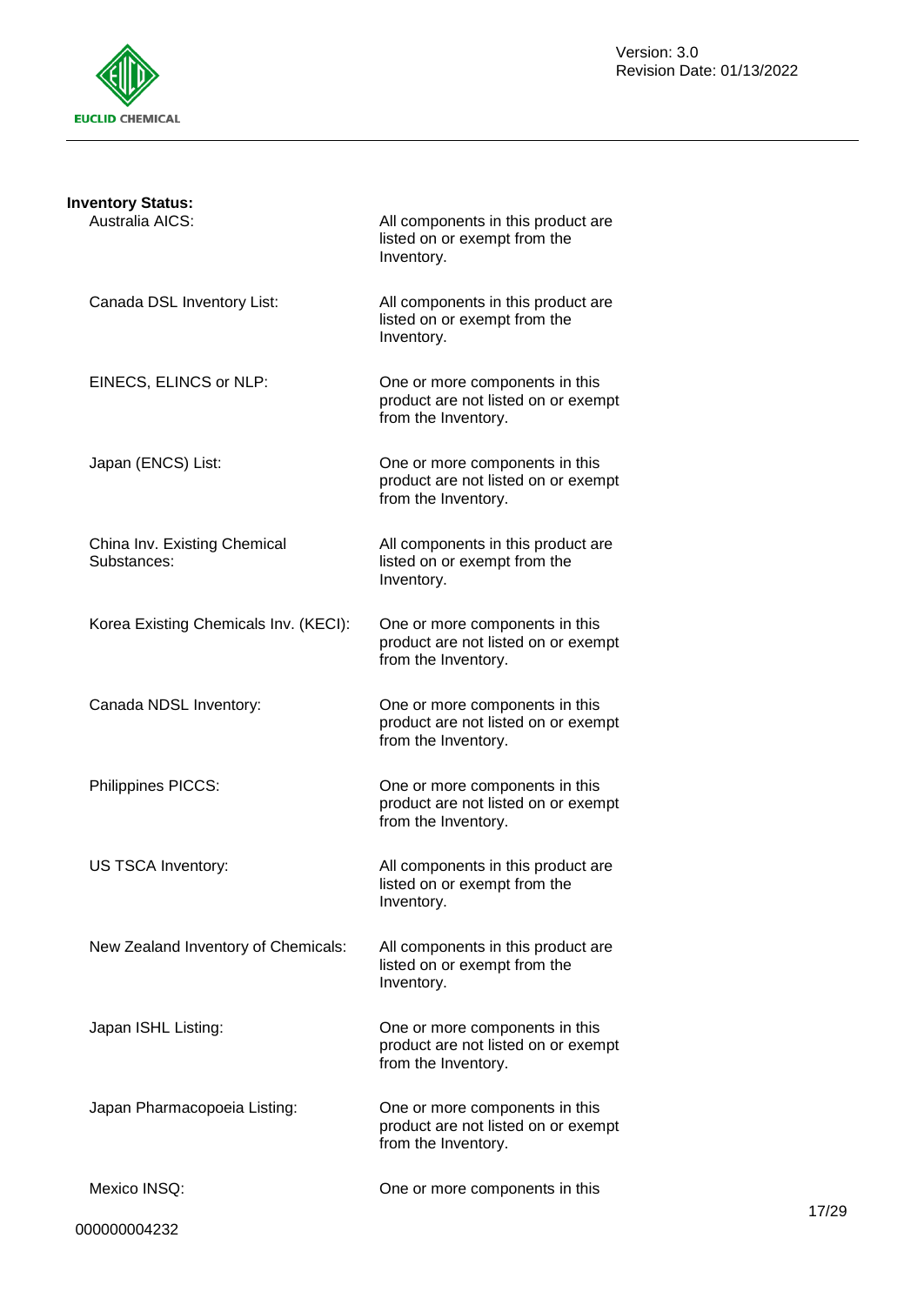

|                                      | product are not listed on or exempt<br>from the Inventory.                                   |
|--------------------------------------|----------------------------------------------------------------------------------------------|
| Ontario Inventory:                   | One or more components in this<br>product are not listed on or exempt<br>from the Inventory. |
| Taiwan Chemical Substance Inventory: | One or more components in this<br>product are not listed on or exempt<br>from the Inventory. |

# **16.Other information, including date of preparation or last revision**

| <b>Revision Date:</b>       | 01/13/2022                                                                                                                                                                                                                                                                                                 |
|-----------------------------|------------------------------------------------------------------------------------------------------------------------------------------------------------------------------------------------------------------------------------------------------------------------------------------------------------|
| <b>Version #:</b>           | 3.0                                                                                                                                                                                                                                                                                                        |
| <b>Further Information:</b> | No data available.                                                                                                                                                                                                                                                                                         |
| Disclaimer:                 | For Industrial Use Only. Keep out of Reach of Children. The hazard<br>information herein is offered solely for the consideration of the user, subject<br>to their own investigation of compliance with applicable regulations, including<br>the safe use of the product under every foreseeable condition. |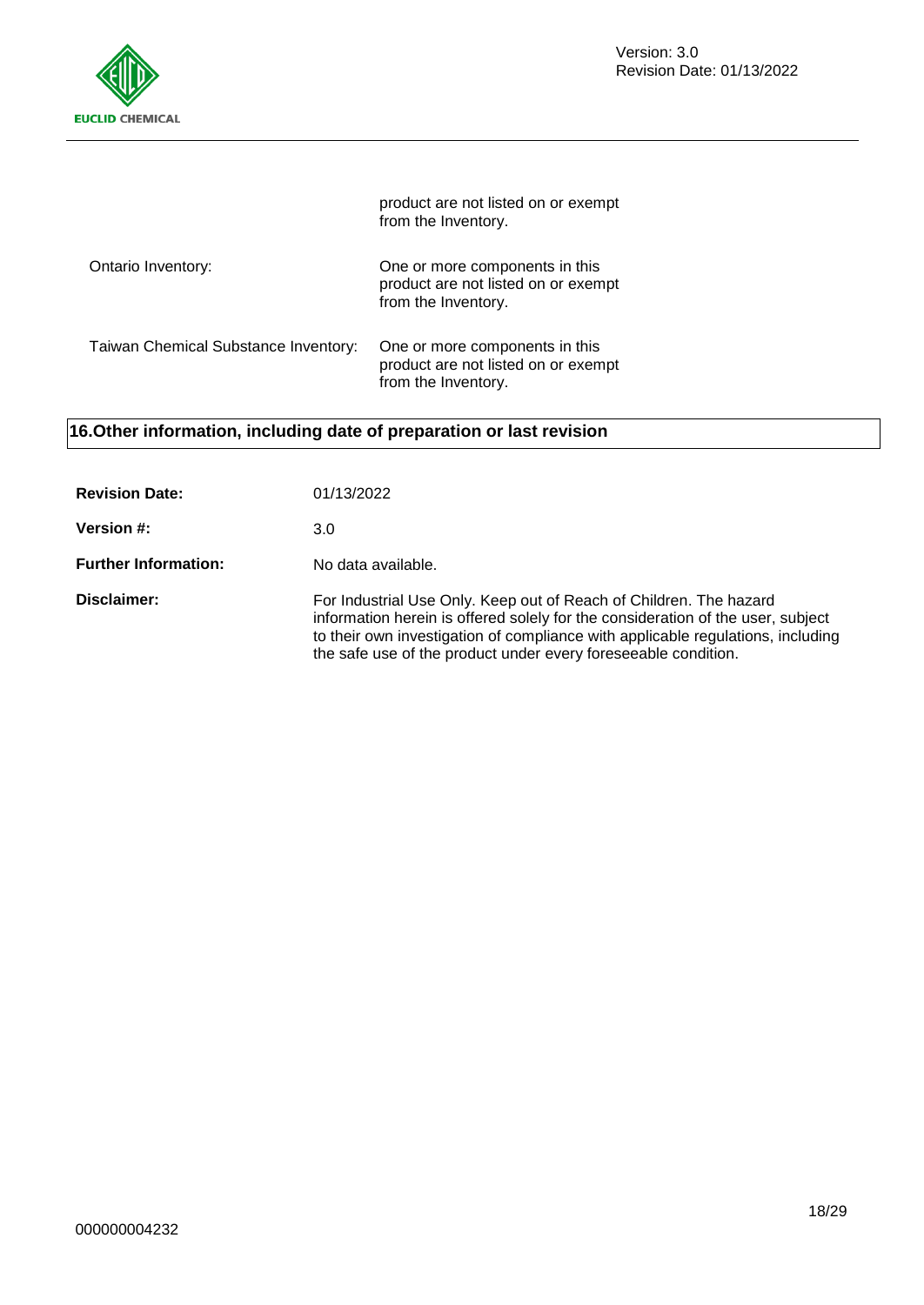

Version: 3.0 Revision Date: 01/13/2022

# **SAFETY DATA SHEET**

# **1. Identification**

#### **Product identifier:** VERTICOAT LIQUID **Product Code:** 046B 96

#### **Recommended use and restriction on use**

**Recommended use:** Coatings **Restrictions on use:** Not known.

#### **Manufacturer/Importer/Supplier/Distributor Information**

EUCLID CHEMICAL COMPANY 19218 REDWOOD ROAD CLEVELAND OH 44110 US

**Contact person:** EH&S Department **Telephone:** 216-531-9222

**Emergency telephone number:** 1-800-424-9300 (US); 1-613-996-6666 (Canada)

#### **2. Hazard(s) identification**

**Hazard Classification**

Not classified

## **Label Elements**

| <b>Hazard Symbol:</b>       | No symbol       |
|-----------------------------|-----------------|
| Signal Word:                | No signal word. |
| <b>Hazard Statement:</b>    | Not applicable  |
| Precautionary<br>Statements | Not applicable  |

None.

**Hazard(s) not otherwise classified (HNOC):**

#### **3. Composition/information on ingredients**

## **Mixtures**

**Composition Comments:** The components are not hazardous or are below required disclosure limits.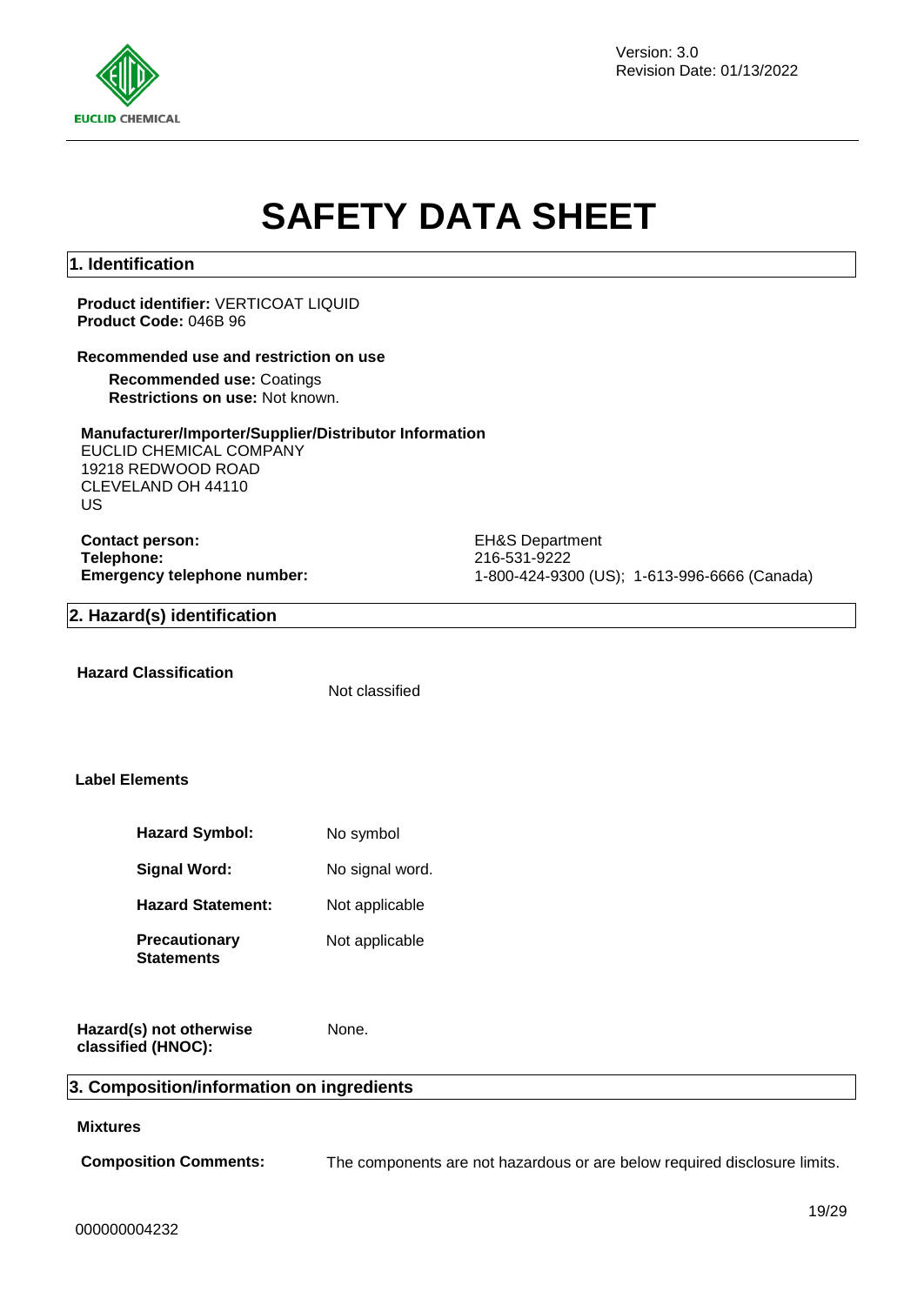

| 4. First-aid measures                                         |                                                                                                  |
|---------------------------------------------------------------|--------------------------------------------------------------------------------------------------|
| <b>Description of necessary first-aid measures</b>            |                                                                                                  |
| Inhalation:                                                   | Move to fresh air.                                                                               |
| <b>Skin Contact:</b>                                          | Remove contaminated clothing and wash the skin thoroughly with<br>soap and water after work.     |
| Eye contact:                                                  | Rinse immediately with plenty of water.                                                          |
| Ingestion:                                                    | Rinse mouth thoroughly.                                                                          |
| <b>Personal Protection for First-</b><br>aid Responders:      | Self-contained breathing apparatus and full protective clothing must<br>be worn in case of fire. |
| Most important symptoms/effects, acute and delayed            |                                                                                                  |
| <b>Symptoms:</b>                                              | May cause skin and eye irritation.                                                               |
| Hazards:                                                      | No data available.                                                                               |
|                                                               | Indication of immediate medical attention and special treatment needed                           |
| <b>Treatment:</b>                                             | Get medical attention if symptoms occur.                                                         |
| 5. Fire-fighting measures                                     |                                                                                                  |
| <b>General Fire Hazards:</b>                                  | No unusual fire or explosion hazards noted.                                                      |
| Suitable (and unsuitable) extinguishing media                 |                                                                                                  |
| <b>Suitable extinguishing</b><br>media:                       | Use fire-extinguishing media appropriate for surrounding materials.                              |
| <b>Unsuitable extinguishing</b><br>media:                     | Do not use water jet as an extinguisher, as this will spread the fire.                           |
| Specific hazards arising from<br>the chemical:                | During fire, gases hazardous to health may be formed.                                            |
| Special protective equipment and precautions for firefighters |                                                                                                  |
| <b>Special fire fighting</b><br>procedures:                   | No data available.                                                                               |
| <b>Special protective equipment</b><br>for fire-fighters:     | Self-contained breathing apparatus and full protective clothing must be<br>worn in case of fire. |
|                                                               |                                                                                                  |

# **6. Accidental release measures**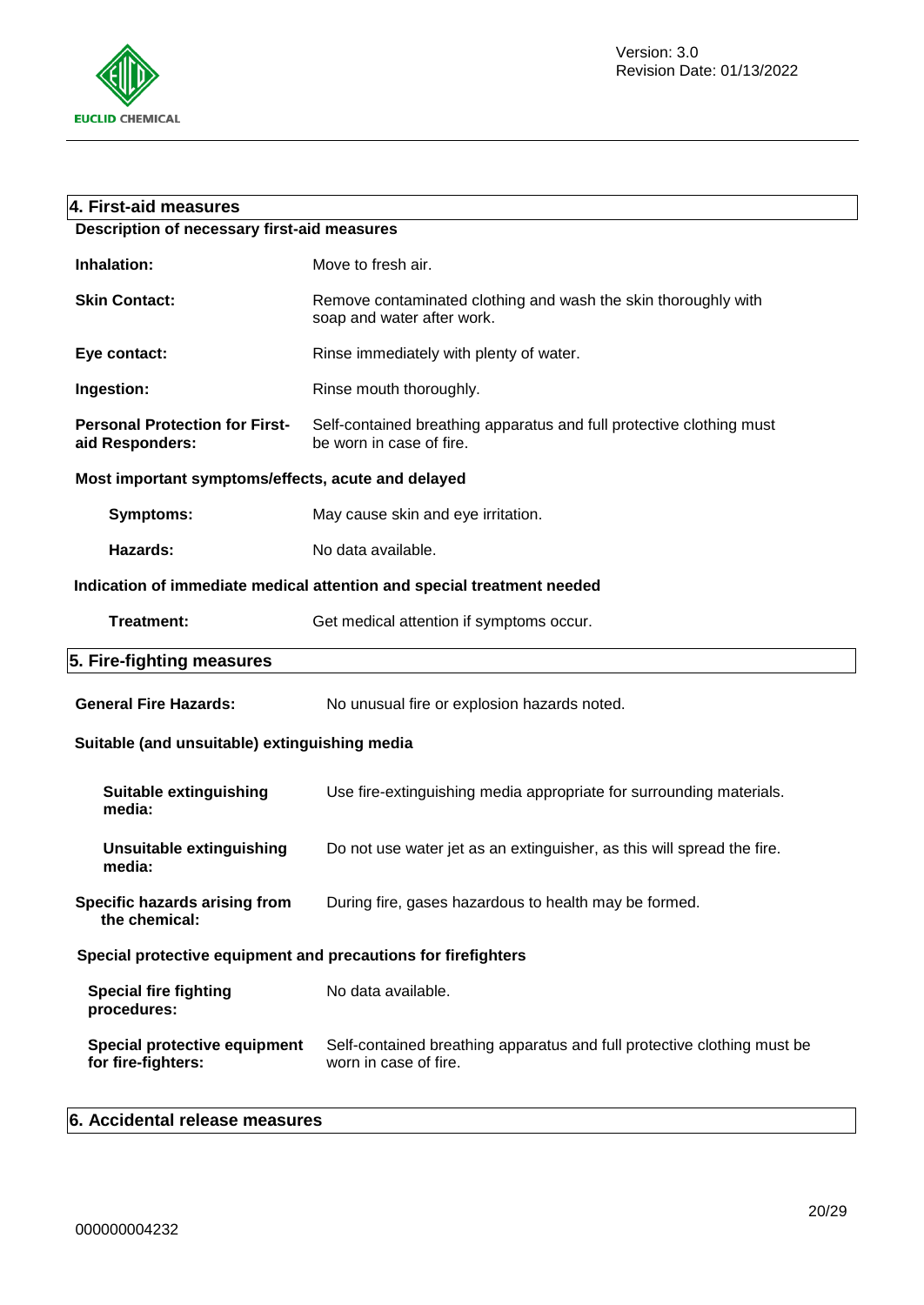

| <b>Personal precautions,</b><br>protective equipment and<br>emergency procedures: | No data available.                                                                                                                                                                                                                                          |
|-----------------------------------------------------------------------------------|-------------------------------------------------------------------------------------------------------------------------------------------------------------------------------------------------------------------------------------------------------------|
| Accidental release measures:                                                      | In the event of a spill or accidental release, notify relevant authorities in<br>accordance with all applicable regulations.                                                                                                                                |
| <b>Methods and material for</b><br>containment and cleaning<br>up:                | Dam and absorb spillages with sand, earth or other non-combustible<br>material. Collect spillage in containers, seal securely and deliver for<br>disposal according to local regulations.                                                                   |
| <b>Environmental Precautions:</b>                                                 | Avoid release to the environment. Prevent further leakage or spillage if safe<br>to do so. Do not contaminate water sources or sewer. Environmental<br>manager must be informed of all major spillages.                                                     |
| 7. Handling and storage                                                           |                                                                                                                                                                                                                                                             |
| <b>Handling</b>                                                                   |                                                                                                                                                                                                                                                             |
| <b>Technical measures (e.g. Local</b><br>and general ventilation):                | Observe good industrial hygiene practices. Observe occupational exposure<br>limits and minimize the risk of inhalation of vapors and mist. Mechanical<br>ventilation or local exhaust ventilation may be required.                                          |
| Safe handling advice:                                                             | Provide adequate ventilation. Wear appropriate personal protective<br>equipment. Observe good industrial hygiene practices. Provide adequate<br>ventilation. Wear appropriate personal protective equipment. Observe good<br>industrial hygiene practices.  |
| <b>Contact avoidance measures:</b>                                                | No data available.                                                                                                                                                                                                                                          |
| <b>Hygiene measures:</b>                                                          | Always observe good personal hygiene measures, such as washing after<br>handling the material and before eating, drinking, and/or smoking. Routinely<br>wash work clothing to remove contaminants. Discard contaminated<br>footwear that cannot be cleaned. |
| <b>Storage</b>                                                                    |                                                                                                                                                                                                                                                             |
| Safe storage conditions:                                                          | Store away from incompatible materials. Store in original tightly closed<br>container.                                                                                                                                                                      |
| Safe packaging materials:                                                         | No data available.                                                                                                                                                                                                                                          |

# **8. Exposure controls/personal protection**

| <b>Control Parameters</b><br><b>Occupational Exposure Limits</b> |                                                                                                                                                                                                                    |
|------------------------------------------------------------------|--------------------------------------------------------------------------------------------------------------------------------------------------------------------------------------------------------------------|
|                                                                  | None of the components have assigned exposure limits.<br>None of the components have assigned exposure limits.                                                                                                     |
| <b>Appropriate Engineering</b><br><b>Controls</b>                | Observe good industrial hygiene practices. Observe occupational exposure<br>limits and minimize the risk of inhalation of vapors and mist. Mechanical<br>ventilation or local exhaust ventilation may be required. |

**Individual protection measures, such as personal protective equipment**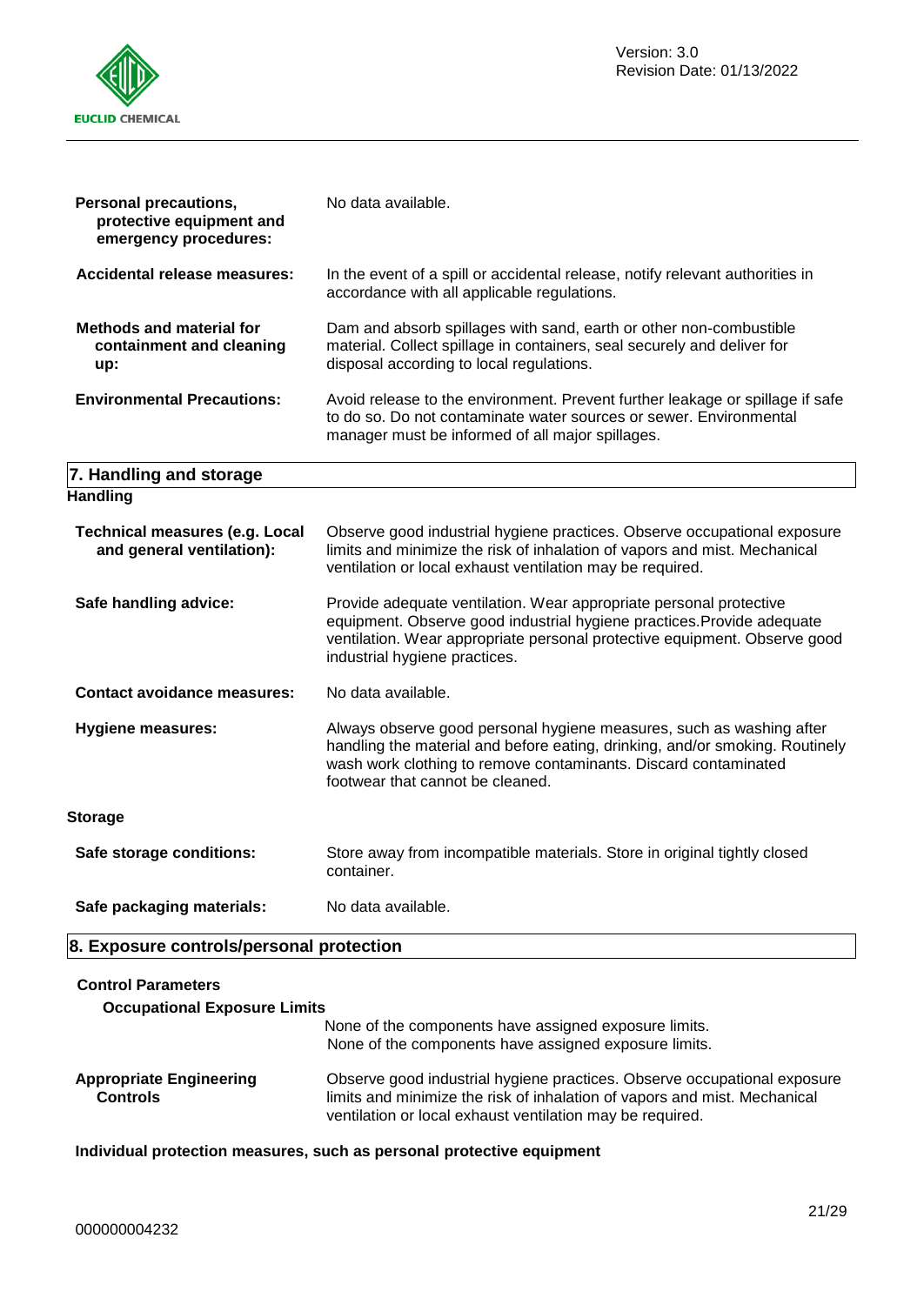

| <b>Eye/face protection:</b>                       | Wear goggles/face shield.                                                                                                                                                                                                                                   |
|---------------------------------------------------|-------------------------------------------------------------------------------------------------------------------------------------------------------------------------------------------------------------------------------------------------------------|
| <b>Skin Protection</b><br><b>Hand Protection:</b> | Additional Information: Use suitable protective gloves if risk of skin contact.                                                                                                                                                                             |
| <b>Skin and Body Protection:</b>                  | No data available.                                                                                                                                                                                                                                          |
| <b>Respiratory Protection:</b>                    | In case of inadequate ventilation use suitable respirator. Seek advice from<br>local supervisor.                                                                                                                                                            |
| Hygiene measures:                                 | Always observe good personal hygiene measures, such as washing after<br>handling the material and before eating, drinking, and/or smoking. Routinely<br>wash work clothing to remove contaminants. Discard contaminated<br>footwear that cannot be cleaned. |

# **9. Physical and chemical properties**

# **Appearance**

| <b>Physical state:</b>                                | liquid                                                                                         |
|-------------------------------------------------------|------------------------------------------------------------------------------------------------|
| Form:                                                 | liquid                                                                                         |
| Color:                                                | White                                                                                          |
| Odor:                                                 | Mild                                                                                           |
| <b>Odor threshold:</b>                                | No data available.                                                                             |
| pH:                                                   | 8.8                                                                                            |
| <b>Melting point/freezing point:</b>                  | No data available.                                                                             |
| Initial boiling point and boiling range:              | 100 °C 212 °F                                                                                  |
| <b>Flash Point:</b>                                   | No data available.                                                                             |
| <b>Evaporation rate:</b>                              | Slower than Ether                                                                              |
| Flammability (solid, gas):                            | No                                                                                             |
| Upper/lower limit on flammability or explosive limits |                                                                                                |
| Flammability limit - upper (%):                       | No data available.                                                                             |
| Flammability limit - lower (%):                       | No data available.                                                                             |
| <b>Explosive limit - upper:</b>                       | No data available.                                                                             |
| <b>Explosive limit - lower:</b>                       | No data available.                                                                             |
| Vapor pressure:                                       | No data available.                                                                             |
| Vapor density:                                        | Vapors are heavier than air and may travel along the floor and<br>in the bottom of containers. |
| <b>Relative density:</b>                              | 1.02                                                                                           |
| Solubility(ies)                                       |                                                                                                |
| <b>Solubility in water:</b>                           | Soluble                                                                                        |
| <b>Solubility (other):</b>                            | No data available.                                                                             |
| Partition coefficient (n-octanol/water):              | No data available.                                                                             |
| Auto-ignition temperature:                            | No data available.                                                                             |
| <b>Decomposition temperature:</b>                     | No data available.                                                                             |
| <b>Viscosity:</b>                                     | No data available.                                                                             |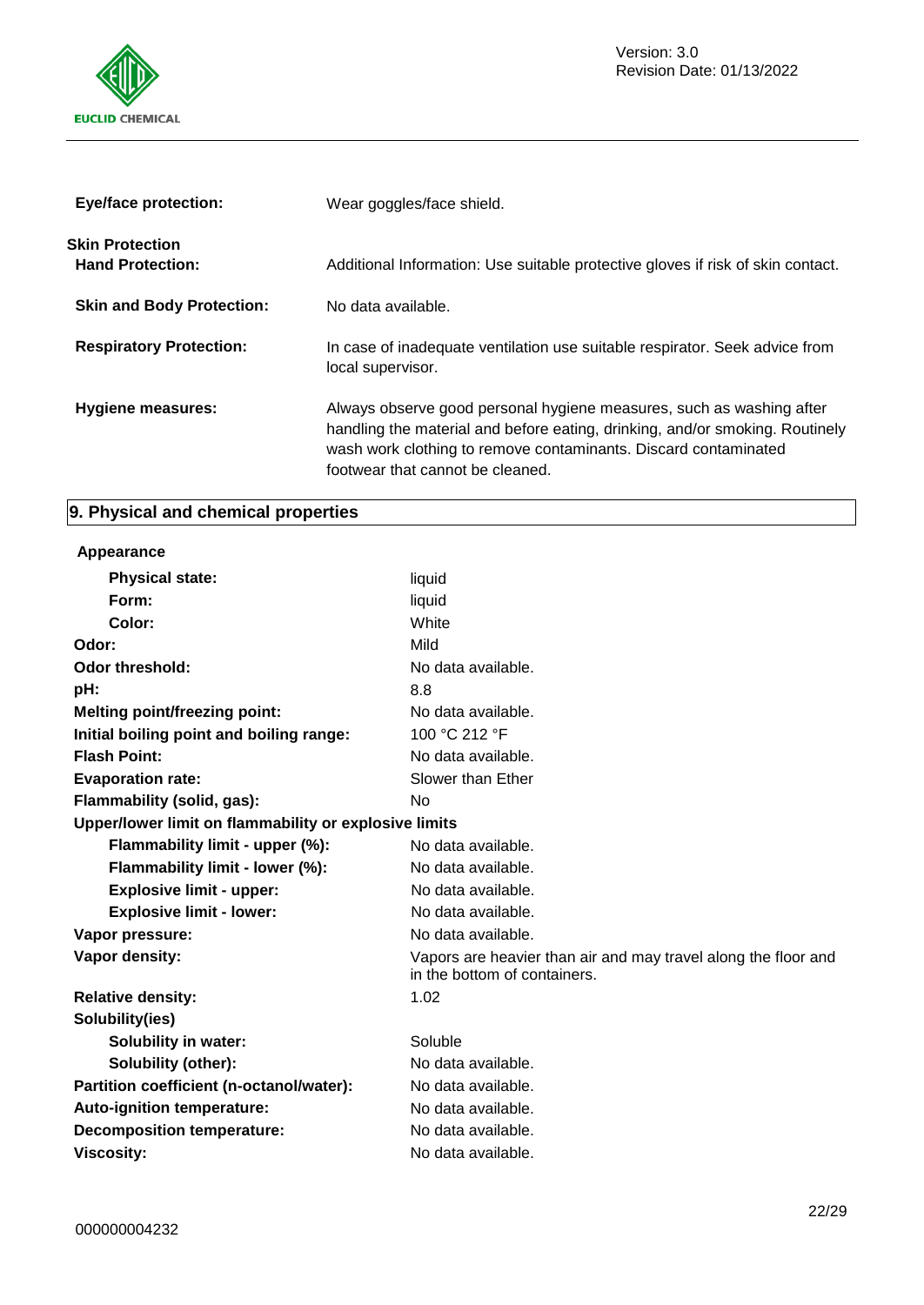

| 10. Stability and reactivity                                                 |                                                                                                    |
|------------------------------------------------------------------------------|----------------------------------------------------------------------------------------------------|
| <b>Reactivity:</b>                                                           | No data available.                                                                                 |
| <b>Chemical Stability:</b>                                                   | Material is stable under normal conditions.                                                        |
| <b>Possibility of hazardous</b><br>reactions:                                | No data available.                                                                                 |
| <b>Conditions to avoid:</b>                                                  | Avoid heat or contamination.                                                                       |
| <b>Incompatible Materials:</b>                                               | Strong acids. Strong bases.                                                                        |
| <b>Hazardous Decomposition</b><br><b>Products:</b>                           | Thermal decomposition or combustion may liberate carbon oxides and<br>other toxic gases or vapors. |
| 11. Toxicological information                                                |                                                                                                    |
| Information on likely routes of exposure<br>Inhalation:                      | In high concentrations, vapors, fumes or mists may irritate nose, throat and<br>mucus membranes.   |
| <b>Skin Contact:</b>                                                         | Moderately irritating to skin with prolonged exposure.                                             |
| Eye contact:                                                                 | Eye contact is possible and should be avoided.                                                     |
| Ingestion:                                                                   | May be ingested by accident. Ingestion may cause irritation and malaise.                           |
| Symptoms related to the physical, chemical and toxicological characteristics |                                                                                                    |
| Inhalation:                                                                  | No data available.                                                                                 |
| <b>Skin Contact:</b>                                                         | No data available.                                                                                 |
| Eye contact:                                                                 | No data available.                                                                                 |
| Ingestion:                                                                   | No data available.                                                                                 |
| Information on toxicological effects                                         |                                                                                                    |
| Acute toxicity (list all possible routes of exposure)                        |                                                                                                    |
| Oral<br><b>Product:</b>                                                      | Not classified for acute toxicity based on available data.                                         |
| <b>Dermal</b><br><b>Product:</b>                                             | Not classified for acute toxicity based on available data.                                         |

No data available.

**Inhalation Product:**

**Repeated dose toxicity**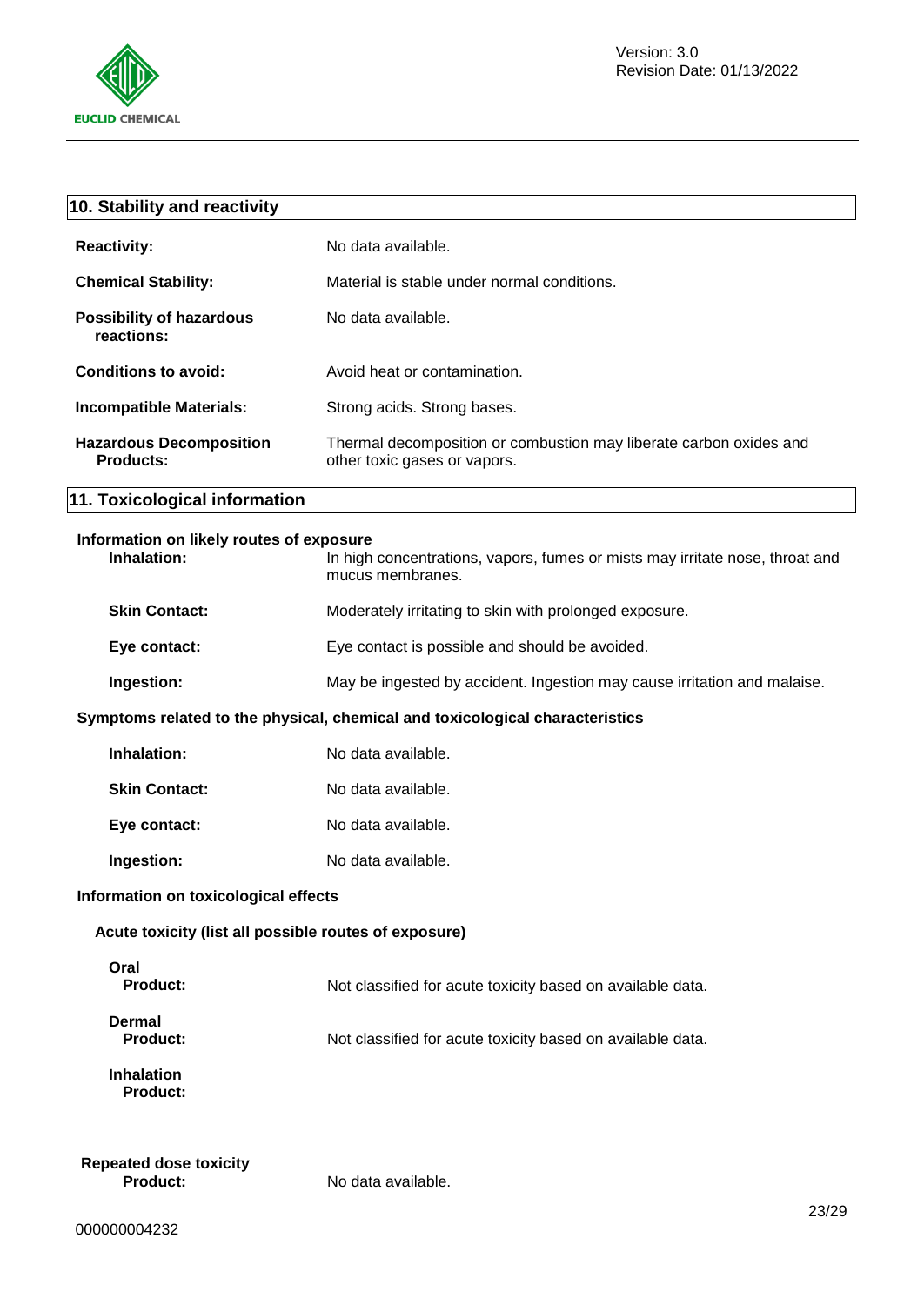

| <b>Skin Corrosion/Irritation</b><br><b>Product:</b>                                                   | No data available.                                                              |
|-------------------------------------------------------------------------------------------------------|---------------------------------------------------------------------------------|
| <b>Serious Eye Damage/Eye Irritation</b><br>Product:                                                  | No data available.                                                              |
| <b>Respiratory or Skin Sensitization</b><br><b>Product:</b>                                           | No data available.                                                              |
| Carcinogenicity<br><b>Product:</b>                                                                    | No data available.                                                              |
| No carcinogenic components identified                                                                 | IARC Monographs on the Evaluation of Carcinogenic Risks to Humans:              |
| US. National Toxicology Program (NTP) Report on Carcinogens:<br>No carcinogenic components identified |                                                                                 |
| No carcinogenic components identified                                                                 | US. OSHA Specifically Regulated Substances (29 CFR 1910.1001-1050), as amended: |
| <b>Germ Cell Mutagenicity</b>                                                                         |                                                                                 |
| In vitro<br><b>Product:</b>                                                                           | No data available.                                                              |
| In vivo<br><b>Product:</b>                                                                            | No data available.                                                              |
| <b>Reproductive toxicity</b><br><b>Product:</b>                                                       | No data available.                                                              |
| <b>Specific Target Organ Toxicity - Single Exposure</b><br><b>Product:</b>                            | No data available.                                                              |
| <b>Specific Target Organ Toxicity - Repeated Exposure</b><br><b>Product:</b>                          | No data available.                                                              |
| <b>Aspiration Hazard</b><br>Product:                                                                  | No data available.                                                              |
| Other effects:                                                                                        | No data available.                                                              |
|                                                                                                       |                                                                                 |

# **12. Ecological information**

# **Ecotoxicity:**

**Acute hazards to the aquatic environment:**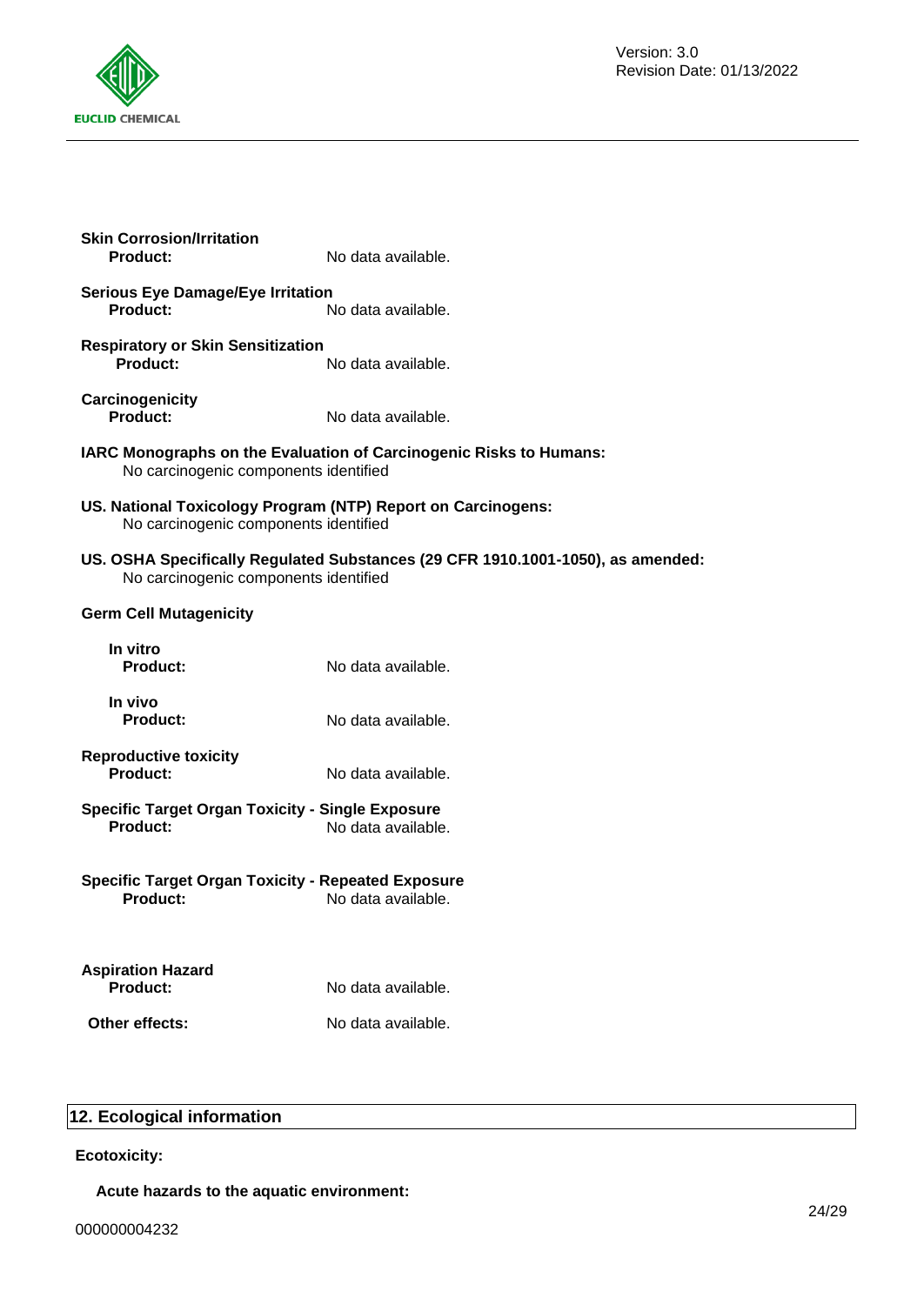

| <b>Fish</b><br>Product:                                                                     | No data available.                                                                                                                                                            |
|---------------------------------------------------------------------------------------------|-------------------------------------------------------------------------------------------------------------------------------------------------------------------------------|
| <b>Aquatic Invertebrates</b><br><b>Product:</b>                                             | No data available.                                                                                                                                                            |
| Chronic hazards to the aquatic environment:                                                 |                                                                                                                                                                               |
| <b>Fish</b><br>Product:                                                                     | No data available.                                                                                                                                                            |
| <b>Aquatic Invertebrates</b><br><b>Product:</b>                                             | No data available.                                                                                                                                                            |
| <b>Toxicity to Aquatic Plants</b><br><b>Product:</b>                                        | No data available.                                                                                                                                                            |
| <b>Persistence and Degradability</b>                                                        |                                                                                                                                                                               |
| <b>Biodegradation</b><br>Product:                                                           | No data available.                                                                                                                                                            |
| <b>BOD/COD Ratio</b><br><b>Product:</b>                                                     | No data available.                                                                                                                                                            |
| <b>Bioaccumulative potential</b><br><b>Bioconcentration Factor (BCF)</b><br><b>Product:</b> | No data available.                                                                                                                                                            |
| Partition Coefficient n-octanol / water (log Kow)                                           |                                                                                                                                                                               |
| Product:                                                                                    | No data available.                                                                                                                                                            |
| <b>Mobility in soil:</b>                                                                    | No data available.                                                                                                                                                            |
| Other adverse effects:                                                                      | No data available.                                                                                                                                                            |
| 13. Disposal considerations                                                                 |                                                                                                                                                                               |
| <b>Disposal methods:</b>                                                                    | Dispose of waste at an appropriate treatment and disposal facility in<br>accordance with applicable laws and regulations, and product<br>characteristics at time of disposal. |

# **Contaminated Packaging:** No data available.

# **14. Transport information**

## **TDG:**

Not Regulated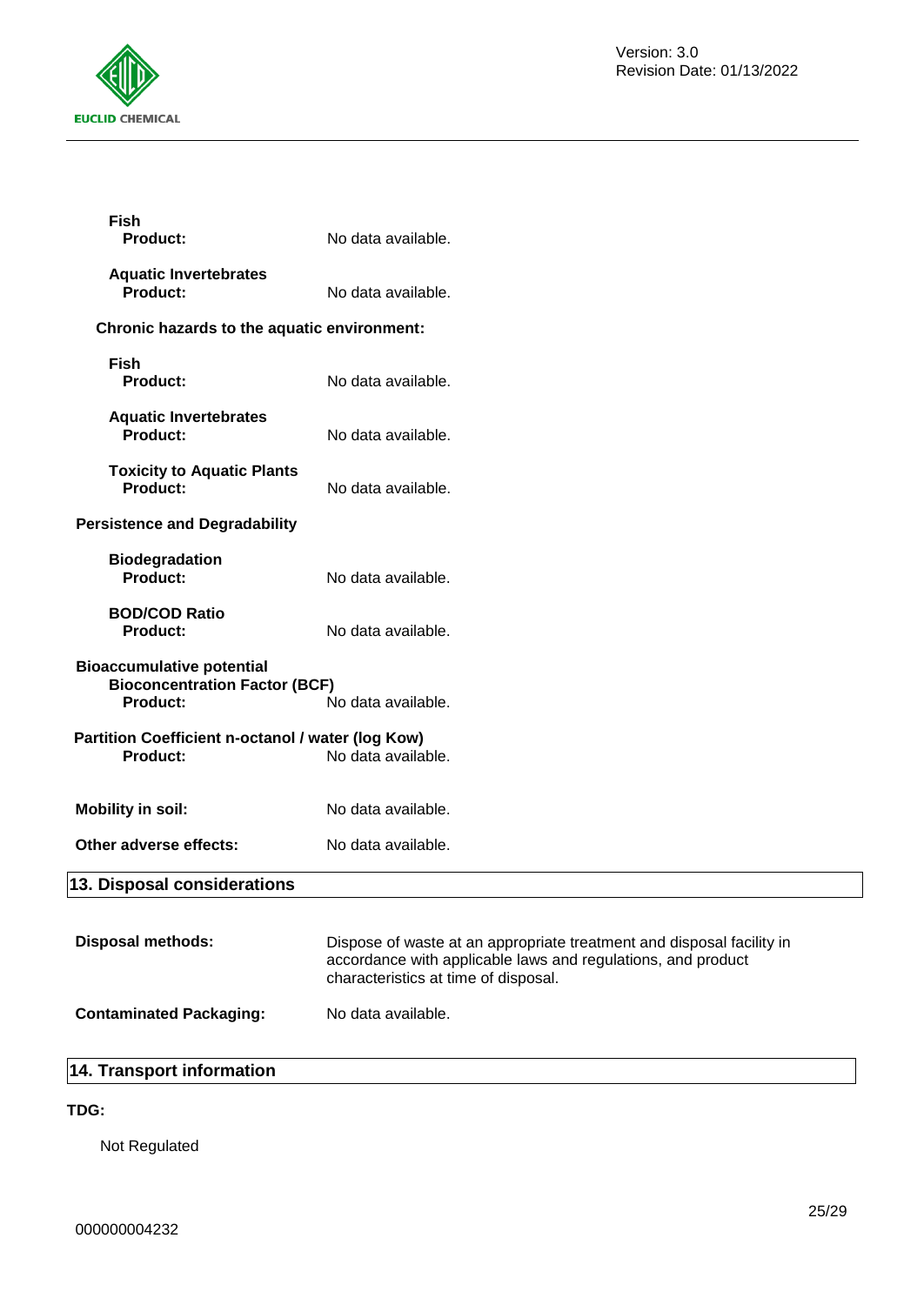

#### **CFR / DOT:**

Not Regulated

### **IMDG:**

Not Regulated

## **15. Regulatory information**

#### **US Federal Regulations**

#### **TSCA Section 12(b) Export Notification (40 CFR 707, Subpt. D)**

None present or none present in regulated quantities.

#### **US. Toxic Substances Control Act (TSCA) Section 5(a)(2) Final Significant New Use Rules (SNURs) (40 CFR 721, Subpt E)**

None present or none present in regulated quantities.

## **US. OSHA Specifically Regulated Substances (29 CFR 1910.1001-1050), as amended**

**Chemical Identity OSHA hazard(s)** Formaldehyde Skin irritation

Flammability respiratory tract irritation **Cancer** Acute toxicity Skin sensitization Respiratory sensitization Eye irritation

#### **CERCLA Hazardous Substance List (40 CFR 302.4):**

| <b>Chemical Identity</b> | <b>Reportable quantity</b> |
|--------------------------|----------------------------|
| Ammonium hydroxide       | $1000$ lbs.                |
| Formaldehyde             | $100$ lbs.                 |

#### **Superfund Amendments and Reauthorization Act of 1986 (SARA)**

**Hazard categories** Not listed.

**US. EPCRA (SARA Title III) Section 304 Extremely Hazardous Substances Reporting Quantities and the Comprehensive Environmental Response, Compensation, and Liability Act (CERCLA) Hazardous Substances**

## **US. EPCRA (SARA Title III Section 313 Toxic Chemical Release Inventory (TRI) Reporting**

**Chemical Identity % by weight**

**Clean Air Act (CAA) Section 112(r) Accidental Release Prevention (40 CFR 68.130) Chemical Identity Reportable quantity** Formaldehyde lbs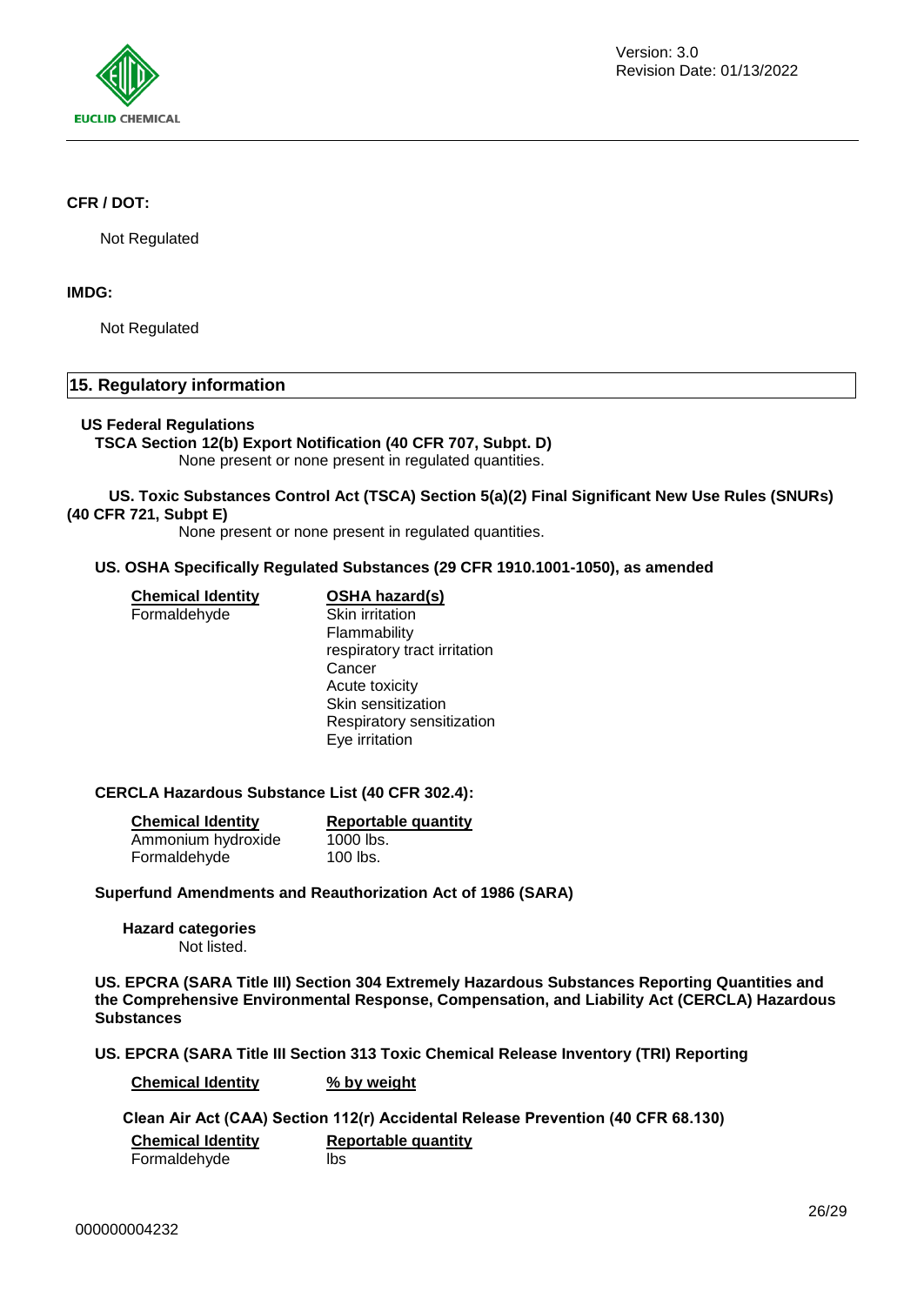

#### **Clean Water Act Section 311 Hazardous Substances (40 CFR 117.3)**

None present or none present in regulated quantities.

#### **US State Regulations**

#### **US. California Proposition 65**

For more information go to www.P65Warnings.ca.gov.

#### **US. New Jersey Worker and Community Right-to-Know Act** No ingredient regulated by NJ Right-to-Know Law present.

## **US. Massachusetts RTK - Substance List**

**Chemical Identity**

Formaldehyde

**US. Pennsylvania RTK - Hazardous Substances** No ingredient regulated by PA Right-to-Know Law present.

#### **US. Rhode Island RTK**

No ingredient regulated by RI Right-to-Know Law present.

#### **International regulations**

#### **Montreal protocol**

Not applicable

#### **Stockholm convention**

Not applicable

#### **Rotterdam convention**

Not applicable

#### **Kyoto protocol**

Not applicable

**VOC:** When appropriately mixed with the other part, product has a VOC less water and exempt solvent of: 8 g/l

| Regulatory VOC (less water and | $\therefore$ 27 g/l |
|--------------------------------|---------------------|
| exempt solvent)                |                     |
| VOC Method 310                 | $: 0.00 \%$         |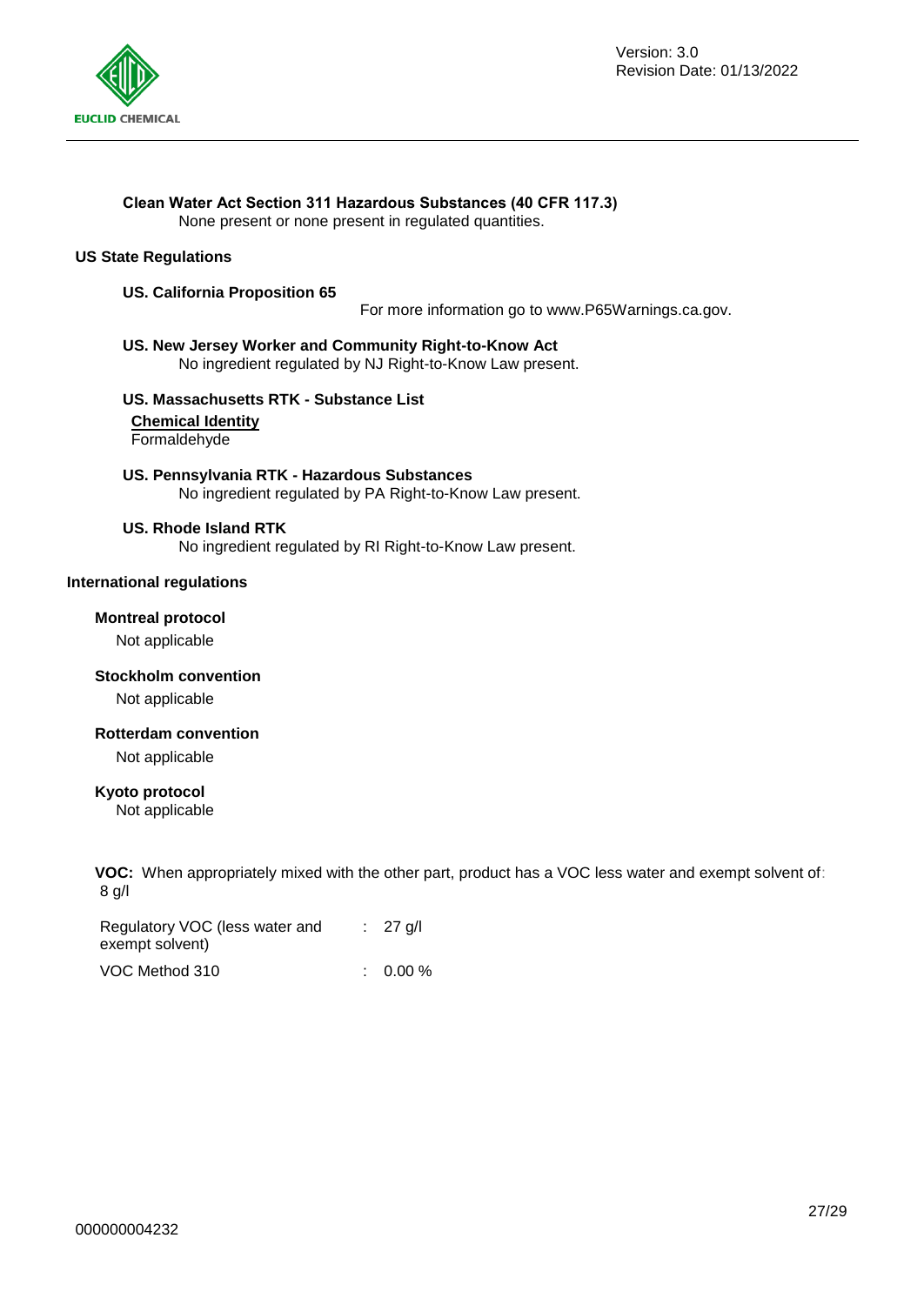

| <b>Inventory Status:</b>                    |                                                                                              |
|---------------------------------------------|----------------------------------------------------------------------------------------------|
| Australia AICS:                             | One or more components in this<br>product are not listed on or exempt<br>from the Inventory. |
| Canada DSL Inventory List:                  | All components in this product are<br>listed on or exempt from the<br>Inventory.             |
| EINECS, ELINCS or NLP:                      | One or more components in this<br>product are not listed on or exempt<br>from the Inventory. |
| Japan (ENCS) List:                          | One or more components in this<br>product are not listed on or exempt<br>from the Inventory. |
| China Inv. Existing Chemical<br>Substances: | One or more components in this<br>product are not listed on or exempt<br>from the Inventory. |
| Korea Existing Chemicals Inv. (KECI):       | One or more components in this<br>product are not listed on or exempt<br>from the Inventory. |
| Canada NDSL Inventory:                      | One or more components in this<br>product are not listed on or exempt<br>from the Inventory. |
| Philippines PICCS:                          | One or more components in this<br>product are not listed on or exempt<br>from the Inventory. |
| US TSCA Inventory:                          | One or more components in this<br>product are not listed on or exempt<br>from the Inventory. |
| New Zealand Inventory of Chemicals:         | One or more components in this<br>product are not listed on or exempt<br>from the Inventory. |
| Japan ISHL Listing:                         | One or more components in this<br>product are not listed on or exempt<br>from the Inventory. |
| Japan Pharmacopoeia Listing:                | One or more components in this<br>product are not listed on or exempt<br>from the Inventory. |